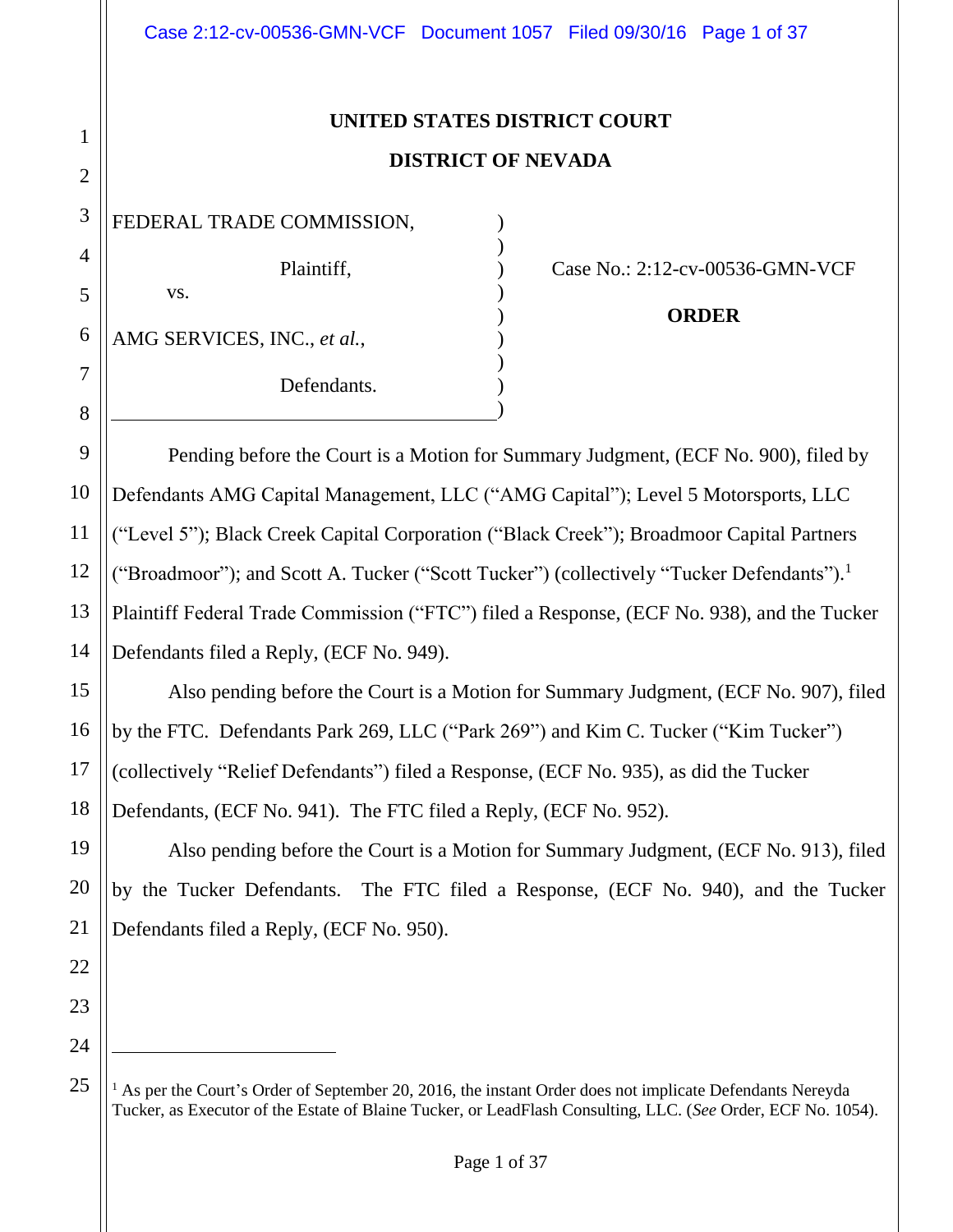Because the Court **GRANTS** FTC's Motion, the Court **DENIES as moot** the motions filed by the Tucker Defendants and the Relief Defendants (collectively "Defendants").<sup>2</sup>

## **I. BACKGROUND**

7 8 9 This action was brought by the FTC, asserting that the "high-fee, short-term payday loans" offered by former Defendants AMG Services, Inc. ("AMG"), SFS, Inc. ("SFS"), Red Cedar Services, Inc. ("Red Cedar"), and MNE Services, Inc. ("MNE") (collectively "Lending Defendants") violated section 5 of the Federal Trade Commission Act of 1914, 15 § U.S.C. 45(a)(1), the Truth in Lending Act of 1968, 15 U.S.C. § 1601(a), and Regulation Z, 12 C.F.R. § 1026(a). (Am. Compl. 15:1–20:6, ECF No. 386).

The FTC has filed its Motion for Summary Judgment against the only remaining parties that did not settle the claims against them. The remaining defendants are AMG Capital, Level 5, Black Creek, and Broadmoor (collectively "Corporate Lending Defendants") as well as Scott

10

11

12

13

<sup>14</sup> 15 16 17 18 <sup>2</sup> Also pending before the Court are three Motions to Reconsider filed by the Tucker Defendants. (*See* ECF Nos. 850, 963, 975). Two of these motions relate to orders entered by Magistrate Judge Cam Ferenbach. "A district judge may reconsider any pretrial matter referred to a magistrate judge in a civil . . . case . . . where it has been shown that the magistrate judge's ruling is clearly erroneous or contrary to law." LR IB 3–1. A magistrate judge's pretrial order issued under 28 U.S.C. § 636(b)(1)(A) is not subject to *de novo* review, and the reviewing court "may not simply substitute its judgment for that of the deciding court." *Grimes v. City and County of San Francisco*, 951 F.2d 236, 241 (9th Cir. 1991). The Court may overturn the magistrate judge's decision if, upon review, the Court is left with a definite and firm conviction that a mistake has been made. *See David H. Tedder & Assocs. v. United States*, 77 F.3d 1166, 1169–70 (9th Cir. 1996).

<sup>19</sup> 20 21 22 The most recently filed Motion, (ECF No. 975), asks the Court to reconsider its Asset Freeze Order, (ECF No. 960). Because the Court grants the FTC's request for equitable monetary relief, *infra*, the Court DENIES this Motion as moot. Similarly, Defendants' first Motion to Reconsider, (ECF No. 850), is DENIED as moot in light of the instant Order. In this Motion, Defendants raise a multitude of objections to Magistrate Judge Ferenbach's Order, (ECF No. 849), regarding discovery issues. Even if the Court were to grant this Motion, the result of the instant Order would remain unchanged given the wealth of evidence establishing Defendants' liability.

<sup>23</sup> 24 Finally, Regarding Defendants' remaining Motion to Reconsider, (ECF No. 963), the Court does not agree with Defendants that Judge Ferenbach exceeded his authority. First, Judge Ferenbach's Order, (ECF No. 956), denying Defendants' request for discovery sanctions did not constitute a dispositive order. *See* 28 U.S.C. §

 $636(b)(1)(A)$  (listing dispositive motions). Second, the Court does not endorse Defendants' interpretation of Judge Ferenbach's Order as indicative of double standard. The well-reasoned decision does not reflect

<sup>25</sup> Defendants' absolutist reading. In light of the acrimonious discovery process in this case, Judge Ferenbach's Order is a clear attempt to move the discovery process forward. Accordingly, the Court DENIES this Motion.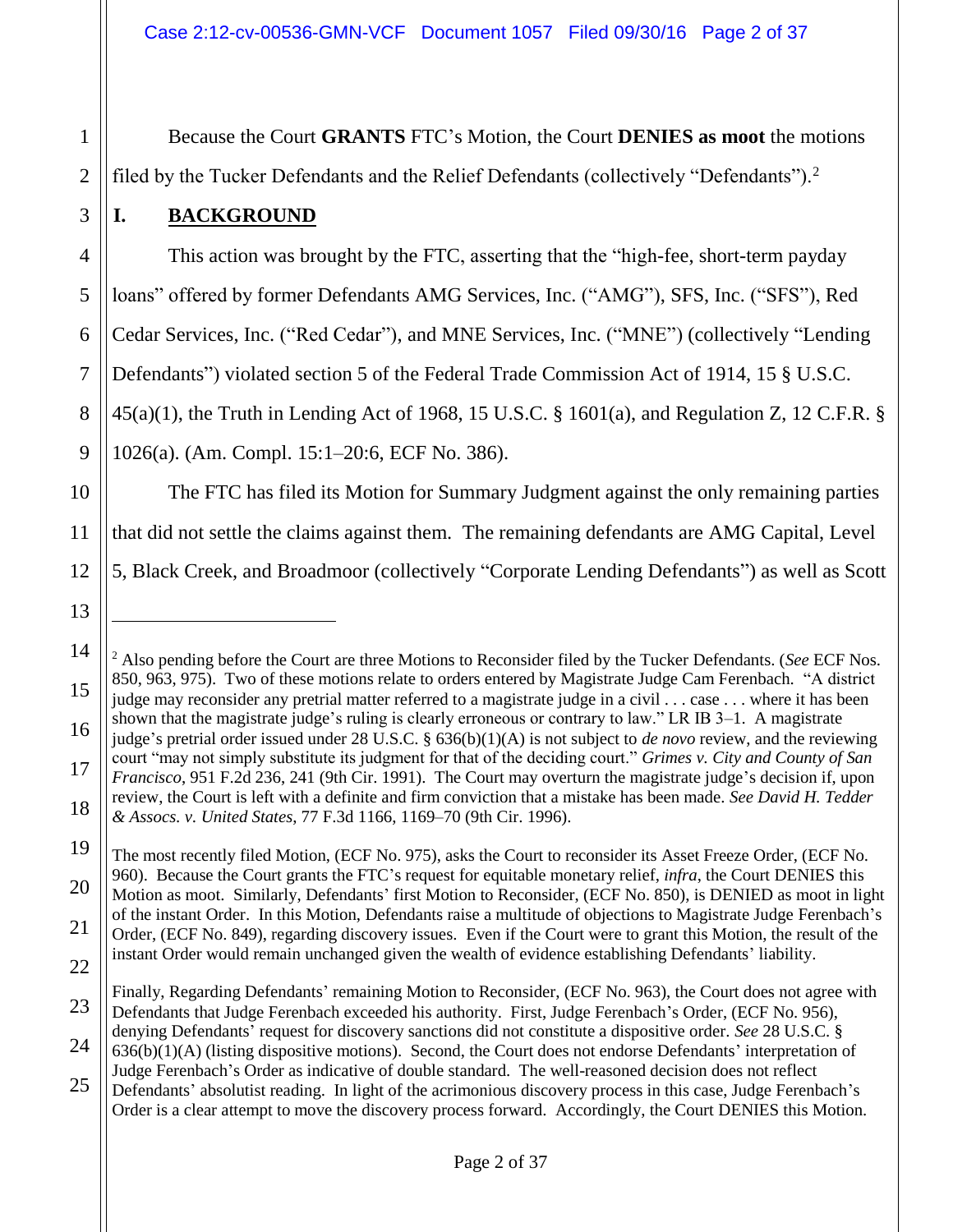Tucker. The FTC seeks injunctive relief against Scott Tucker and equitable monetary relief from the Corporate Lending Defendants and Scott Tucker. The FTC also seeks disgorgement from the Relief Defendants.

**A. Factual History<sup>3</sup>**

5 6 7 8 9 10 11 12 13 14 15 16 17 18 Scott Tucker controlled, founded, or was president of a host of short-term payday loan marketing and servicing companies, including, *inter alia*, National Money Service, Inc. ("NMS"), CLK Management LLC ("CLK"), and Universal Management Services, Inc. ("UMS") (collectively "Scott Tucker Loan Servicing Companies"). (Exs. 1–2, 4–5, 14 to Singhvi Decl., ECF Nos. 908-1–2, 4–5, 14). Between 2003 and 2008, the Scott Tucker Loan Servicing Companies entered into agreements with the Santee Sioux Tribe of Nebraska, the Miami Tribe of Oklahoma, and the Modoc Tribe of Oklahoma to allow the tribes to become "authorized lenders" for CLK. (*See* Exs. 14–15, 18 to Singhvi Decl., ECF Nos. 908-14–15, 18). The tribes subsequently formed SFS, Red Cedar, and MNE. (Exs. 17, 19–20 to Singhvi Decl., ECF Nos. 908-17, 19–20). In 2006, CLK transferred its trademarks for 500 FastCash, OneClickCash, Ameriloan, USFastCash, and UnitedCashLoans ("Loan Portfolios") to the new tribal entities. (Ex. 6 to Singhvi Decl., ECF No. 908-6). Following these transfers, SFS, Red Cedar, and MNE became the lenders for the Loan Portfolios. (Dempsey Dep. at 15–19, ECF No. 908-7). In 2008, CLK was acquired by AMG Services, Inc., a tribal corporation created by the Miami Tribe. (Ex. 46 to Singvhi Decl., ECF No. 908-46).

1

2

3

4

## **B. Procedural History**

On December 27, 2012, the Court signed an Order, (ECF No. 296), entering the parties' joint stipulation for preliminary injunction and bifurcation. The Bifurcation Order divided the litigation into two phases: Phase I, a liability phase, and Phase II, a relief phase. (*Id.* 9:1–

25

24

 $3$  Given the lengthy history of this case, the Court provides a brief factual overview and discusses the remaining facts in further detail, *infra*, as they pertain to specific issues.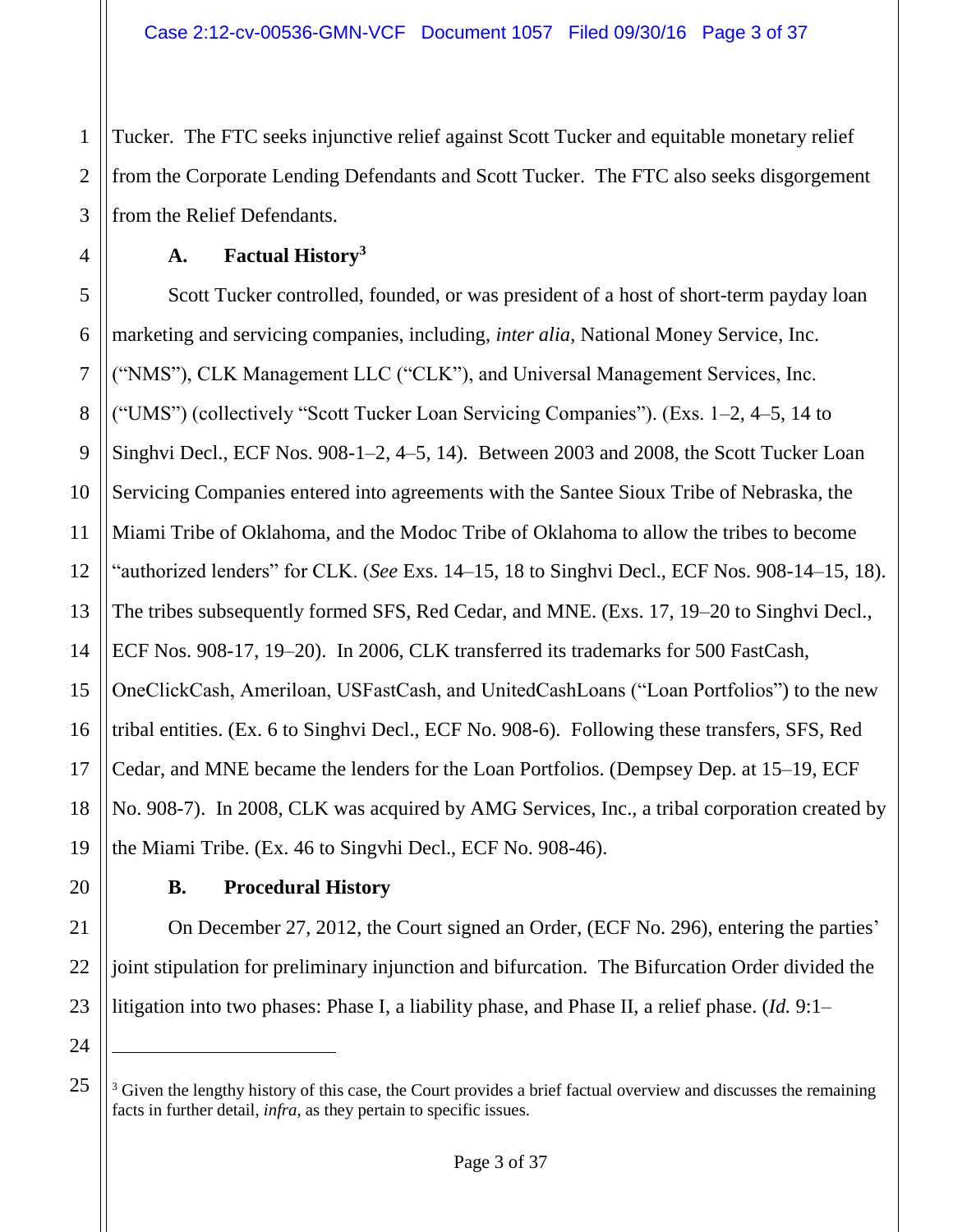1 2 3 4 5 6 7 8 10:23). During Phase I of the proceedings, the Court would adjudicate the merits of the FTC's claims for violations of the FTC Act, TILA, and EFTA. (*Id.* 9:1–24). During Phase II of the proceedings, the Court would adjudicate the remaining issues, including the individual liability of the various Defendants. (*Id.* 10:119). On January 28, 2014, Magistrate Judge Cam Ferenbach entered a Report and Recommendation ("R&R"), (ECF No. 539), granting summary judgment in favor of the FTC on two of its four causes of action. In his R&R, Magistrate Judge Ferenbach reviewed the websites through which the Lending Defendants sold their loans as well as the Loan Note Disclosures contained therein. (*See, e.g.*, R&R 2:12–16).

On May 28, 2014, this Court entered an Order, (ECF No. 584), adopting the R&R. Specifically, the Court agreed that "the net impression of the Loan Note Disclosure is likely to mislead borrowers acting reasonably under the circumstances because the large prominent print in the TILA Box implies that borrowers will incur one finance charge while the fine print creates a process under which multiple finance charges will be automatically incurred unless borrowers take affirmative action." (Order 15:8–12, ECF No. 584). Subsequently, the Lending Defendants stipulated to settle all of the FTC's claims against them resulting in monetary judgments in the aggregate amount of \$25,496,677. (*See generally* Orders, ECF Nos. 727, 760– 762, 888–889).

18 19 20 22 In the instant Motion, the FTC seeks summary judgment on the Defendants' remaining affirmative defenses as well as the issues of individual liability, common enterprise liability, liability of the Relief Defendants, and remedies. (Pl.s' MSJ 14:22–23, ECF No. 907). The Court addresses each of these issues in turn, after first addressing several of Defendants' evidentiary objections.

## **II. LEGAL STANDARD**

The Federal Rules of Civil Procedure provide for summary adjudication when the pleadings, depositions, answers to interrogatories, and admissions on file, together with the

9

10

11

12

13

14

15

16

17

21

23

24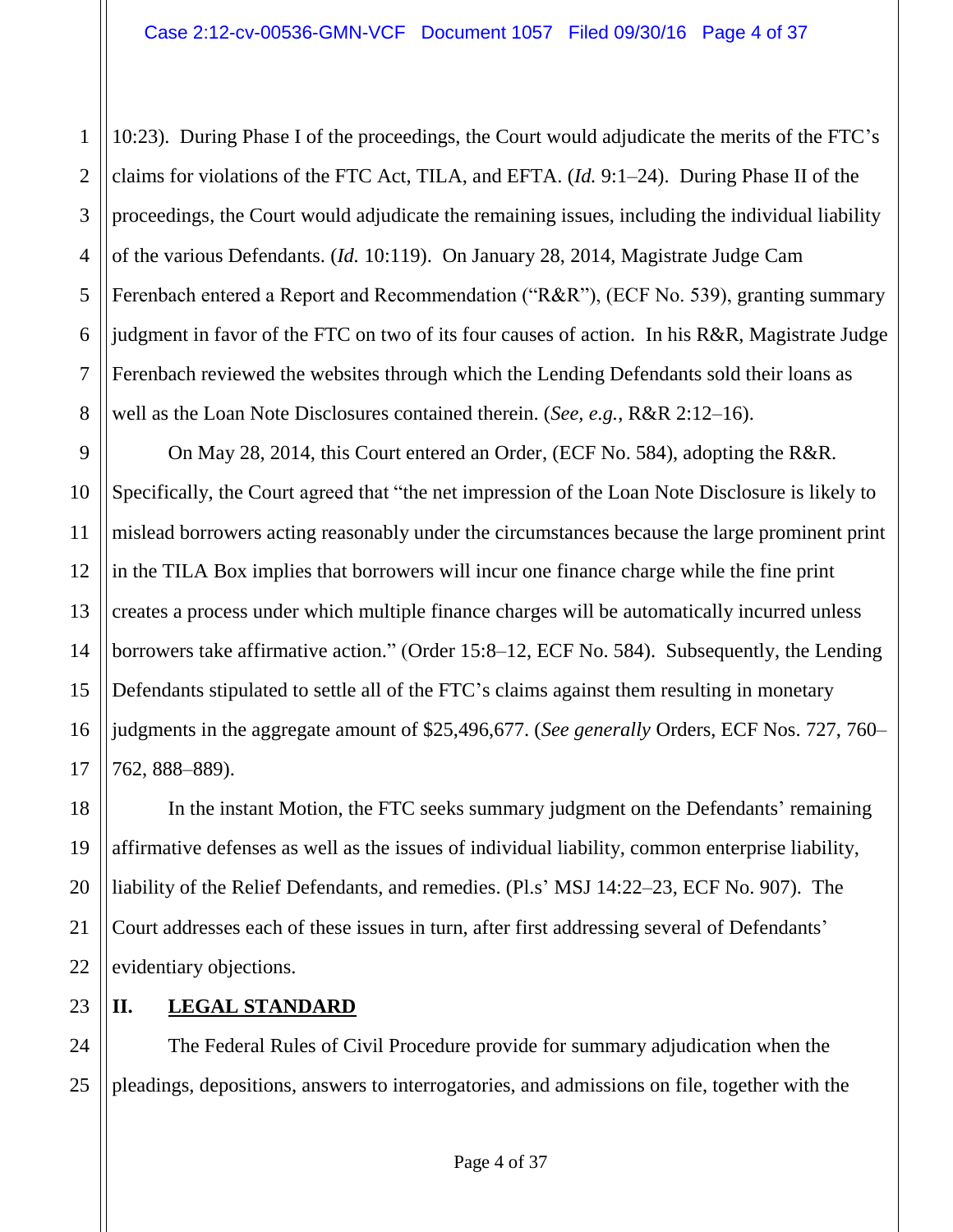1 2 3 4 5 6 7 8 9 10 affidavits, if any, show that "there is no genuine dispute as to any material fact and the movant is entitled to judgment as a matter of law." Fed. R. Civ. P. 56(a). Material facts are those that may affect the outcome of the case. *See Anderson v. Liberty Lobby, Inc*., 477 U.S. 242, 248 (1986). A dispute as to a material fact is genuine if there is sufficient evidence for a reasonable jury to return a verdict for the nonmoving party. *See id.* "Summary judgment is inappropriate if reasonable jurors, drawing all inferences in favor of the nonmoving party, could return a verdict in the nonmoving party's favor." *Diaz v. Eagle Produce Ltd. P'ship*, 521 F.3d 1201, 1207 (9th Cir. 2008) (citing *United States v. Shumway*, 199 F.3d 1093, 1103–04 (9th Cir. 1999)). A principal purpose of summary judgment is "to isolate and dispose of factually unsupported claims." *Celotex Corp. v. Catrett*, 477 U.S. 317, 323–24 (1986).

11 12 13 14 15 16 17 18 19 20 21 22 23 24 In determining summary judgment, a court applies a burden-shifting analysis. "When the party moving for summary judgment would bear the burden of proof at trial, it must come forward with evidence which would entitle it to a directed verdict if the evidence went uncontroverted at trial. In such a case, the moving party has the initial burden of establishing the absence of a genuine issue of fact on each issue material to its case." *C.A.R. Transp. Brokerage Co. v. Darden Rests., Inc.*, 213 F.3d 474, 480 (9th Cir. 2000) (citations omitted). In contrast, when the nonmoving party bears the burden of proving the claim or defense, the moving party can meet its burden in two ways: (1) by presenting evidence to negate an essential element of the nonmoving party's case; or (2) by demonstrating that the nonmoving party failed to make a showing sufficient to establish an element essential to that party's case on which that party will bear the burden of proof at trial. *See Celotex Corp.*, 477 U.S. at 323– 24. If the moving party fails to meet its initial burden, summary judgment must be denied and the court need not consider the nonmoving party's evidence. *See Adickes v. S.H. Kress & Co.*, 398 U.S. 144, 159–60 (1970).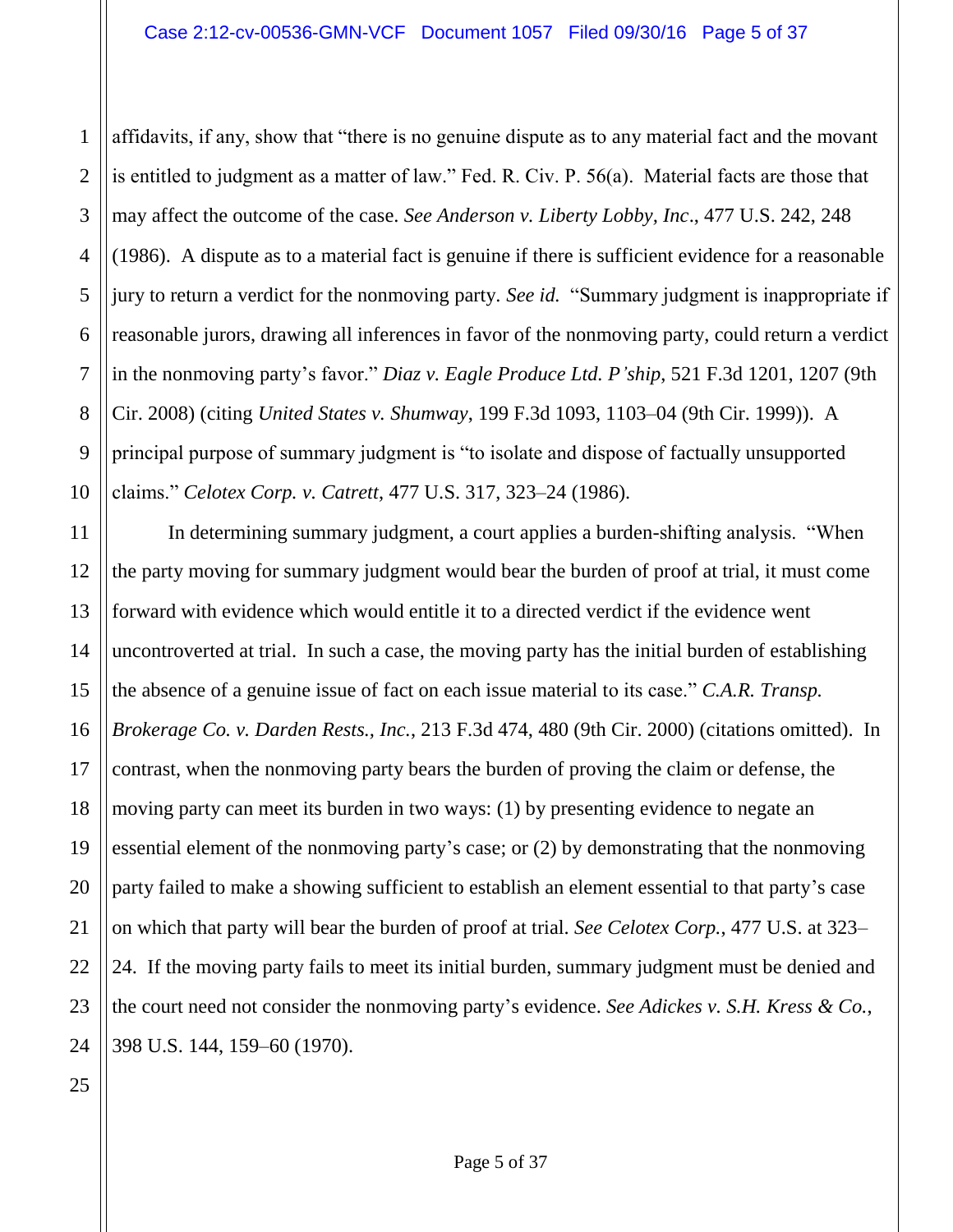1 2 If the moving party satisfies its initial burden, the burden then shifts to the opposing party to establish that a genuine issue of material fact exists. *See Matsushita Elec. Indus. Co. v. Zenith Radio Corp*., 475 U.S. 574, 586 (1986). To establish the existence of a factual dispute, the opposing party need not establish a material issue of fact conclusively in its favor. It is sufficient that "the claimed factual dispute be shown to require a jury or judge to resolve the parties' differing versions of the truth at trial." *T.W. Elec. Serv., Inc. v. Pac. Elec. Contractors Ass'n*, 809 F.2d 626, 631 (9th Cir. 1987). In other words, the nonmoving party cannot avoid summary judgment by relying solely on conclusory allegations that are unsupported by factual data. *See Taylor v. List*, 880 F.2d 1040, 1045 (9th Cir. 1989). Instead, the opposition must go beyond the assertions and allegations of the pleadings and set forth specific facts by producing competent evidence that shows a genuine issue for trial. *See Celotex Corp*., 477 U.S. at 324.

At summary judgment, a court's function is not to weigh the evidence and determine the truth but to determine whether there is a genuine issue for trial. *See Anderson*, 477 U.S. at 249. The evidence of the nonmovant is "to be believed, and all justifiable inferences are to be drawn in his favor." *Id*. at 255. But if the evidence of the nonmoving party is merely colorable or is not significantly probative, summary judgment may be granted. *See id.* at 249–50.

## **III. DISCUSSION**

## **A. Evidentiary Objections**

The Tucker Defendants object to nearly all of the evidence relied upon by the FTC in its Motion for Summary Judgment. (*See* Obj., ECF No. 943). While the Court addresses some of those objections that pertain to the Court's Order below, the Tucker Defendants' remaining objections do not merit further discussion.

## *1. The Squar Milner Report*

The Squar Milner Report was prepared at AMG's request "to assist management in calculating any outstanding balances to, from, and among AMG, CLK Management, the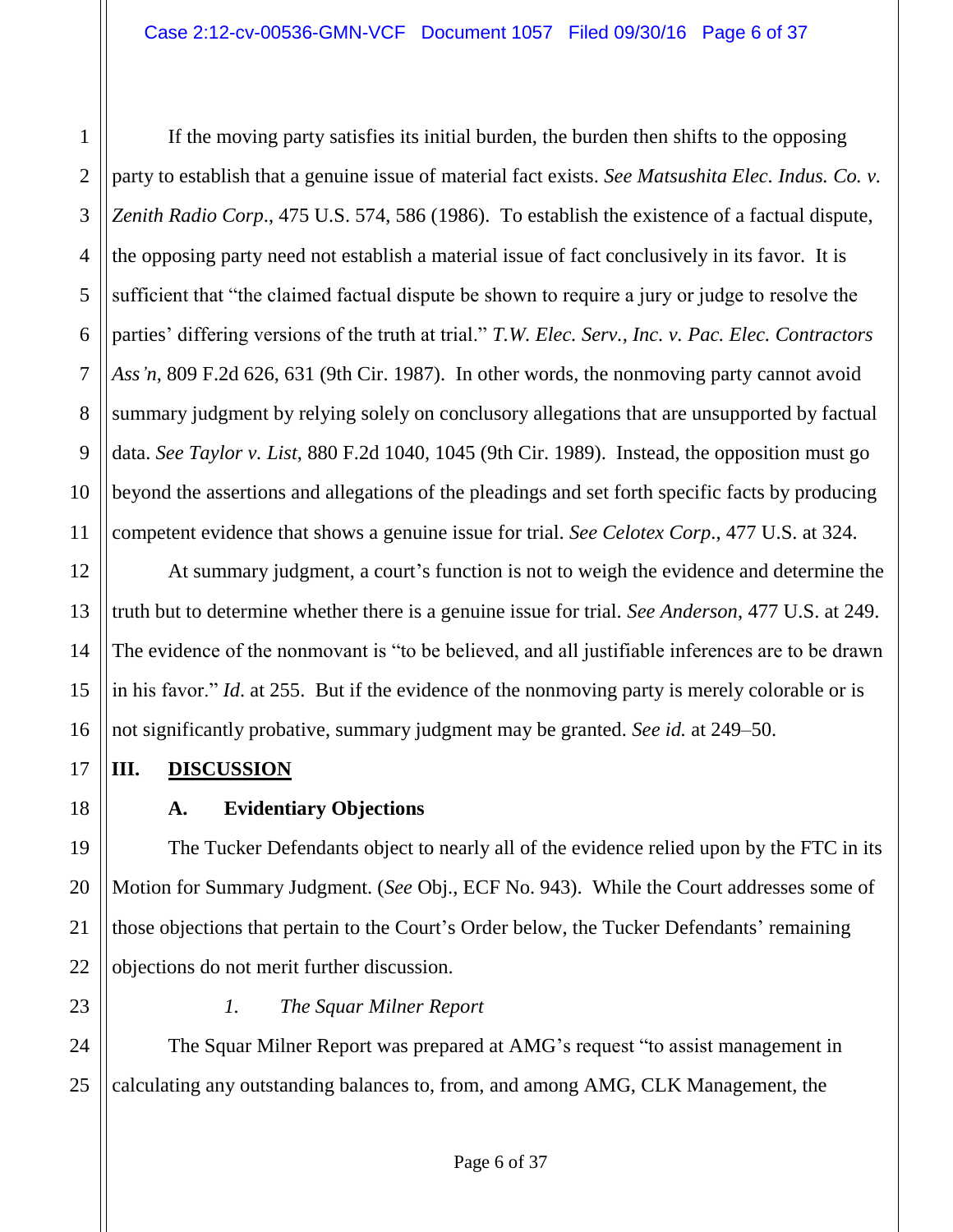2 3 various portfolios . . . on the one hand, and Scott Tucker and related entities, on the other hand." (Squar Milner Report at 8, ECF No. 908-260). It reflects statements and interviews with unknown individuals, (*see id.* at 11), and the FTC seeks to offer evidence from the Squar Milner Report to prove the truth of the matter asserted: "the presence of *thousands* of transactions solely for Scott Tucker's benefit, that AMG's books and records were not maintained in an orderly fashion, and that the Defendants' complete lack of accounting controls were susceptible to manipulation," (FTC's MSJ 47:24–27, ECF No. 907).

The FTC argues this Report falls within the exception under Federal Rule of Evidence 803(6) for a business record. (*See* Resp. to Obj. 13:3–14:9, ECF No. 953). However, the Court finds that this Report does not meet the requirements in order to constitute a business record pursuant to this Rule. The case relied upon by Defendants, *Paddack v. Dave Christensen, Inc.*, 745 F.2d 1254 (9th Cir. 1984), is instructive. In *Paddack,* the subject documents were special audit reports prepared in anticipation of litigation, not restated quarterly and annual reports or corresponding auditor's work product prepared in the ordinary course of business. *Paddack*, 745 F.2d at 1257–58. Similarly, the Squar Milner Report is not simply a regular audit report. Instead, it was "a special investigation" in which "a financial audit report under GAAP" was not issued and, moreover, was likely made in anticipation of and preparation for this litigation. (Obj., 4:9–15, ECF No. 943). Therefore, the Court finds that the Squar Milner Report was not made in the normal, regular course of business, as required by Federal Rule of Evidence 803(6), and is therefore inadmissible.

#### *2. Emails*

The Tucker Defendants argue that the emails relied upon by the FTC "must be excluded as unauthenticated and inadmissible hearsay." (Obj. 11:25–26). However, all but one of the emails are presumptively authentic because they were produced by a party opponent. *Haack v. City of Carson City*, No. 3:11-CV-00353-RAM, 2012 WL 3638767, at \*7 (D. Nev. Aug. 22,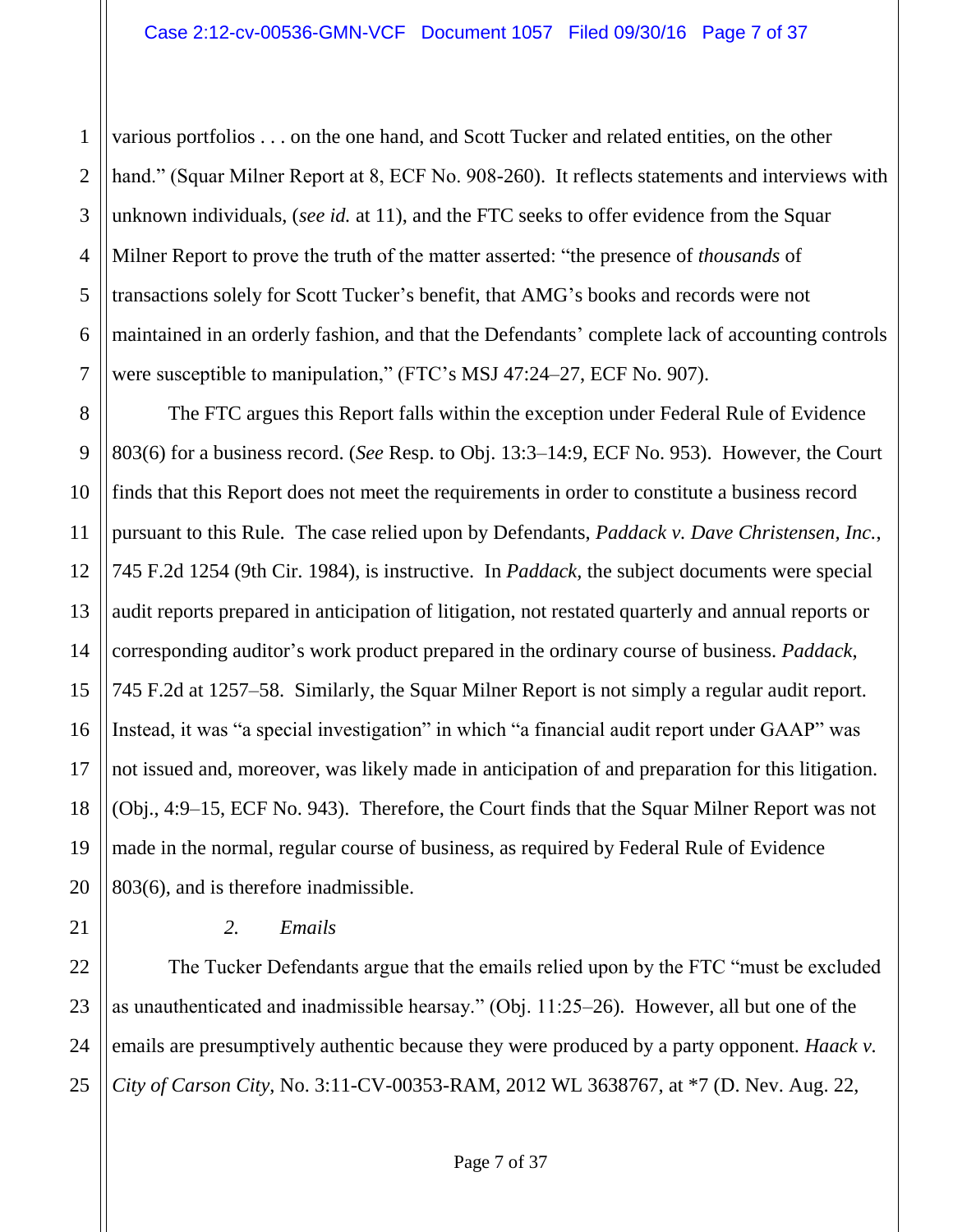1 2 3 4 2012) (noting that exhibits produced by a party opponent are "deemed authentic"). In addition, all of the emails are authentic per Federal Rule of Evidence 901(b)(4) because of their distinctive characteristics. *See, e.g.*, *Brown v. Wireless Networks, Inc.*, No. C 07-4301 EDL, 2008 WL 4937827, at \*4 (N.D. Cal. Nov. 17, 2008).

6 8 9 10 12 13 14 Regarding the hearsay issue, many of the emails are admissible non-hearsay as they were sent by Scott Tucker or an employee of the Corporate Lending Defendants. *See* Fed. R. Evid. 801(d)(2)(D). Further, other emails are admissible pursuant to Federal Rule of Evidence 801(c)(2) because they are not offered for the truth of the matter asserted. *See* Fed. R. Evid. 801(c)(2). The FTC relies on one such email, for example, to show Scott Tucker was "*aware* that the loan repayment model was problematic and confusing to consumers," (Resp. to Obj. 18:13–15) (emphasis added), not that "90% of the issues [the Tucker Defendants] have with customers stems from them not understanding [the Tucker Defendants'] process of renewal and paydowns," (Ex. 75 to Singhvi Decl., ECF No. 908-75). The Court therefore overrules the Tucker Defendants' objections regarding emails.

15

21

5

7

11

#### *3. Checks and Other Bank Records*

16 17 18 19 20 22 23 24 25 The Tucker Defendants seek to exclude certain checks and bank records as unauthenticated and inadmissible hearsay. (*See* Tucker Defs.' Resp. to FTC's MSJ 16:26– 18:11, ECF No. 941). With regard to the authentication objection, "[a]s a negotiable instrument, a check is a species of commercial paper, and therefore self-authenticating." *United States v. Pang*, 362 F.3d 1187, 1192 (9th Cir. 2004); *see also* Fed. R. Evid. 902(9). As to the bank records, the Tucker Defendants have not set forth any reasons for questioning the authenticity of the bank records submitted by the FTC. Federal Rule of Evidence 901(a) provides that "the requirement of authentication or identification as a condition precedent to admissibility is satisfied by evidence sufficient to support a finding that the matter in question is what its proponent claims." Fed. R. Evid. 901(a). The appearance of the bank records and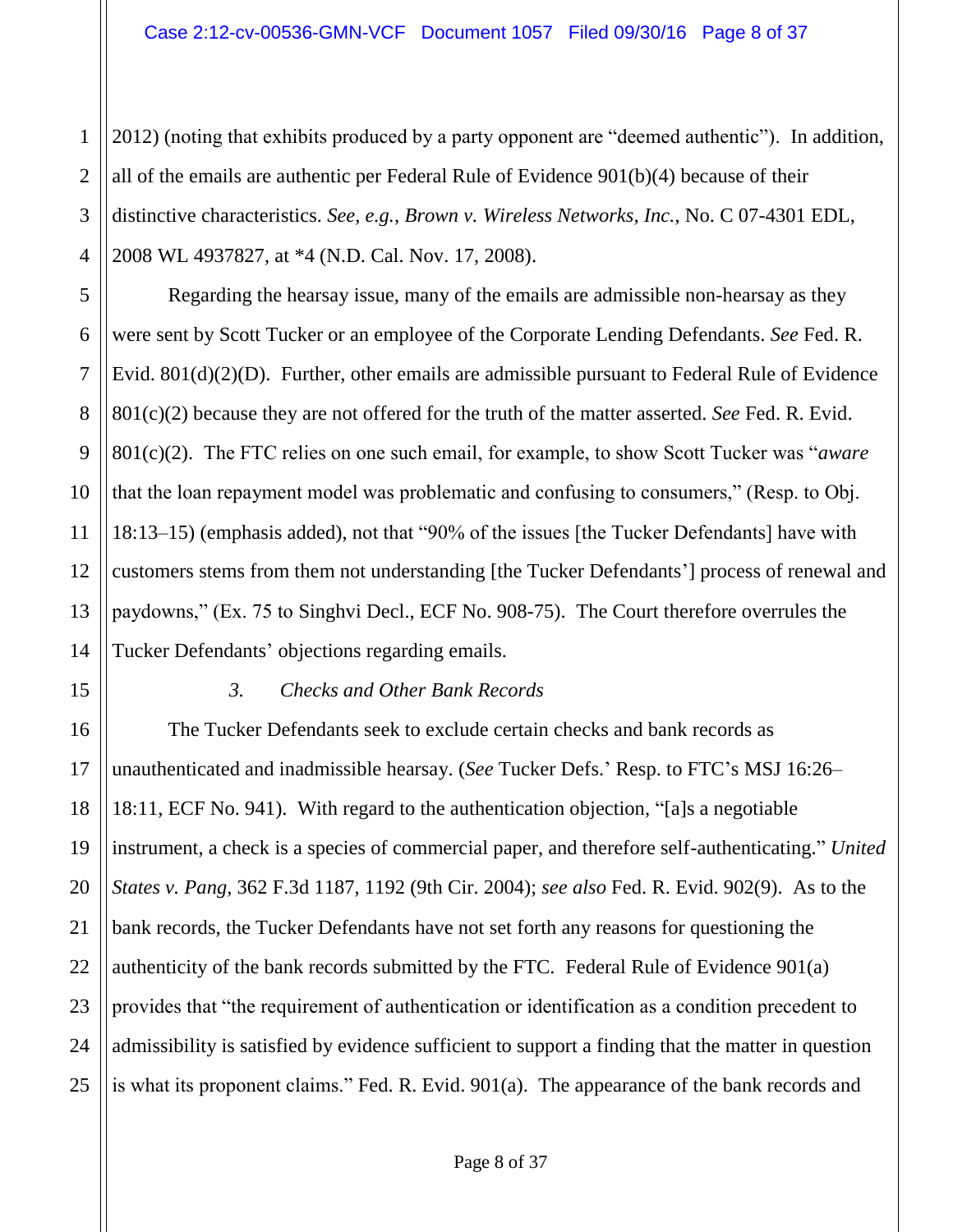1 2 3 content persuade the Court that the documents are what they purport to be. *See* Fed. R. Evid. 902(9) ("Commercial paper, signatures thereon, and documents relating thereto to the extent provided by general commercial law" are self-authenticating); Fed. R. Evid. 901(b)(4) (documents can be authenticated by their "appearance, contents, substance, internal patterns, or other distinctive characteristics, taken in conjunction with the circumstances").

Next, neither the checks nor the bank records constitute hearsay. The bank records fall under the business records exception to the hearsay rule. *See* Fed. R. Evid. 803(6); (*see, e.g.*, Custodian of Bus. R. Aff., Ex. 257 to Singhvi Decl., ECF No. 908-257) (laying foundation testimony establishing that bank statements are bank's business records). Further, to the extent the bank statements and checks are signed by Scott Tucker, they are non-hearsay pursuant to Federal Rule of Evidence 801(d)(2)(A). Accordingly, the Court overrules the Tucker Defendants' objections regarding the checks and bank records relied upon by the FTC.

#### **B. Defenses**

The remaining affirmative defenses argued by Defendants' are without merit. *See F.T.C. v. Am. Microtel, Inc.*, No. CV-S-92-178-LDG(RJJ), 1992 WL 184252, at \*1 (D. Nev. June 10, 1992) ("[T]he law is well established that principles of laches and equitable estoppel are not available as defenses in a suit brought by the government to enforce a public right or a public interest.") (citing *United States v. Ruby Co.*, 588 F.2d 697, 705 n. 10 (9th Cir.)); *F.T.C. v. Ivy Capital, Inc.*, No. 2:11-CV-283 JCM GWF, 2011 WL 2470584, at \*2 (D. Nev. June 20, 2011) ("Section 13(b) of the Federal Trade Commission Act specifies no statute of limitations period."); *F.T.C. v. Commerce Planet, Inc.*, 815 F.3d 593, 601 (9th Cir. 2016) (holding that "joint and several liability is permissible" in actions brought under § 13(b) and affirming monetary award); *F.T.C. v. Evans Prod. Co.*, 775 F.2d 1084, 1086 (9th Cir. 1985) (rejecting defendant's attempt to "limit § 13(b) to cases involving 'routine fraud'" and agreeing that "a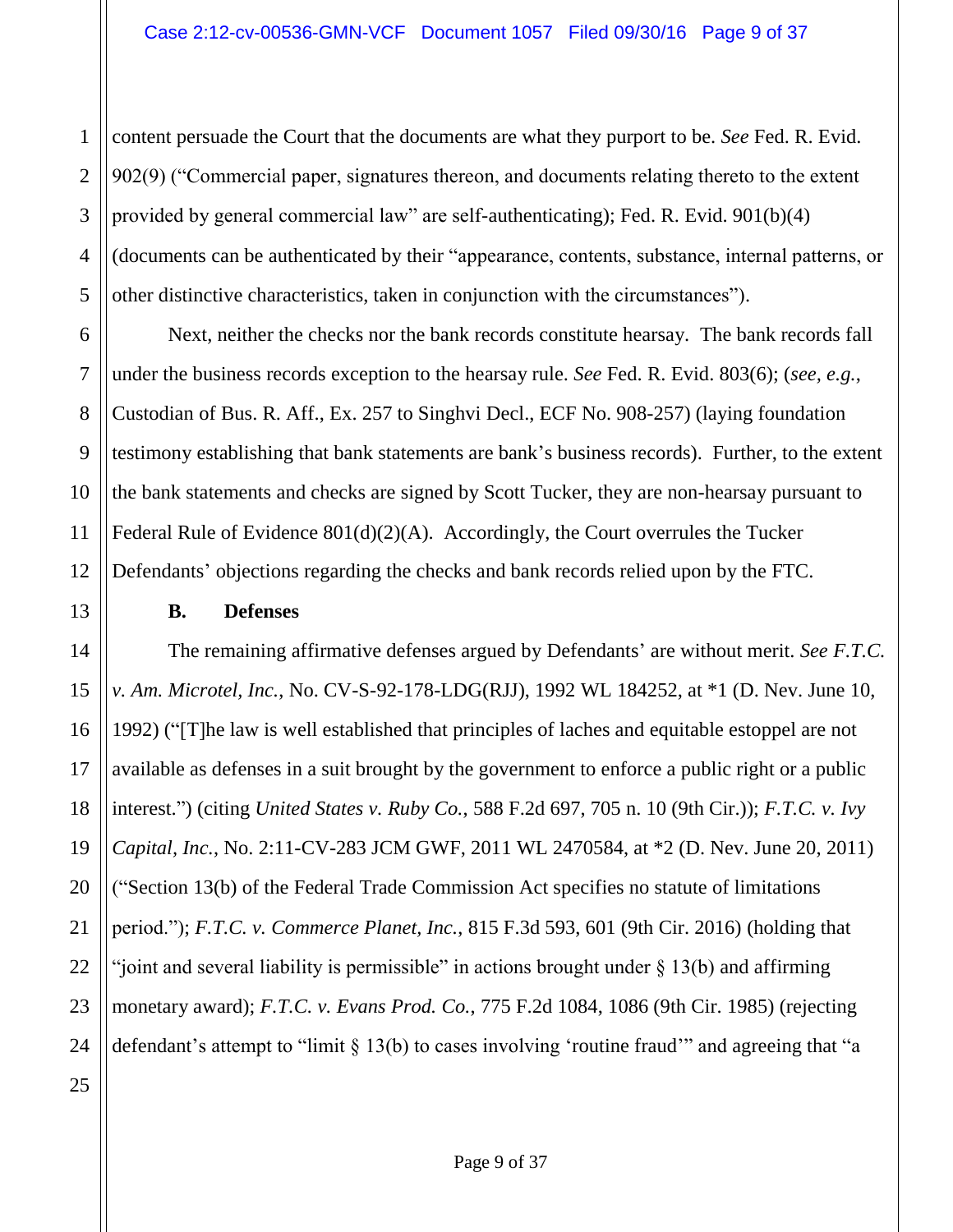2 'proper case' for which § 13(b) injunctive relief may be sought includes . . . any case involving a law enforced by the FTC").

1

11

15

16

17

18

19

20

21

22

23

24

25

3 4 5 6 7 8 9 10 12 13 14 Likewise, the Court rejects the Tucker Defendants' argument that the FTC abused its discretion under the FTC Act by proceeding through adjudication rather than rulemaking. (*See*  Tucker Defs.' Resp. to FTC's MSJ 96:15–16). "[T]he choice made between proceeding by general rule or by individual, ad hoc litigation is one that lies primarily in the informed discretion of the administrative agency." *S.E.C. v. Chenery Corp.*, 332 U.S. 194, 203 (1947). The Ninth Circuit has clarified that where "adjudication change [d] existing law, and ha<sup>[d]</sup> widespread application," the FTC "exceeded its authority by proceeding to create new law by adjudication rather than by rulemaking." *Ford Motor Co. v. F.T.C.*, 673 F.2d 1008, 1010 (9th Cir. 1981). Subsequent cases have clarified that an agency may announce new principals during adjudication so long as "its action [does not] 1) constitute an abuse of discretion or 2) circumvent the [Administrative Procedure Act's] requirements." *Union Flights, Inc. v. FAA*, 957 F.2d 685, 688 (9th Cir. 1992).

Here, adjudication by the FTC is proper. First, this litigation will not result in any changes to existing law. It merely applies the established principles of the FTC Act to the Tucker Defendants' particular unfair business practices. Moreover, this action is against a single set of defendants and involves one discrete fraudulent practice. The Court's instant Order does not have "widespread application." Further, the FTC has not abused its discretion nor attempted to circumvent the APA. The FTC is not using this "adjudication to amend a recently amended rule, or to bypass a pending rulemaking proceeding." *Union Flights*, 957 F.2d at 688. Similarly, the Tucker Defendants cannot claim that they relied on a former FTC policy, or any other recognized situation constituting an abuse of discretion. *See id.* Without these showings, the Tucker Defendants have not demonstrated an abuse of discretion or an attempt to circumvent the APA.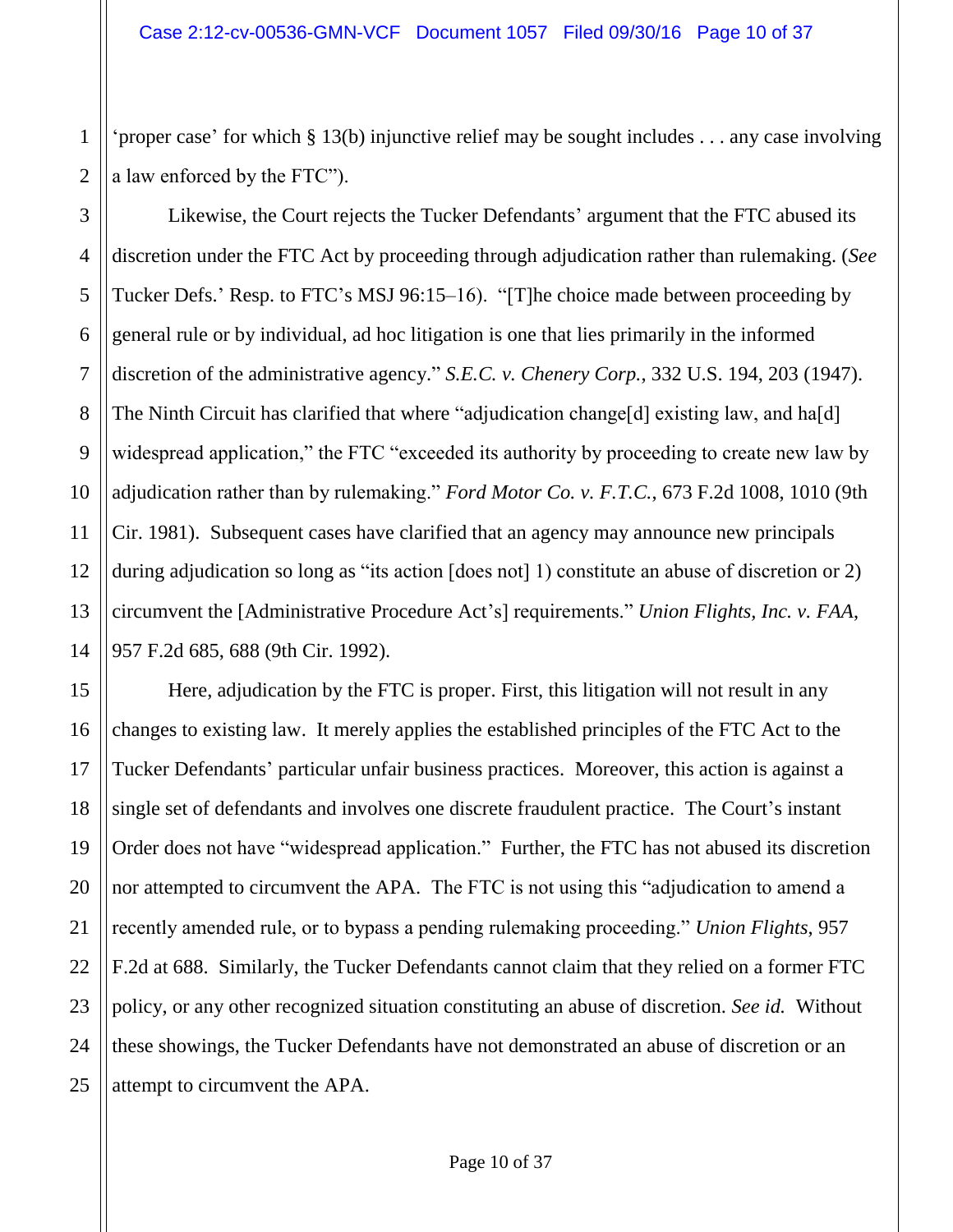## **C. Individual Liability**

An individual may be held liable for corporate violations of the FTC Act if the individual: "(1) participated directly in, or had the authority to control, the unlawful acts or practices at issue; and (2) had actual knowledge of the misrepresentations involved, was recklessly indifferent to the truth or falsity of the misrepresentations, or was aware of a high probability of fraud and intentionally avoided learning the truth." *Commerce Planet*, 815 F.3d at 600; *see also F.T.C. v. Stefanchik*, 559 F.3d 924, 931 (9th Cir. 2009)

If the FTC proves direct participation in or authority to control the wrongful act, then the individual may be permanently enjoined from engaging in acts that violate the FTC Act. *F.T.C. v. Garvey*, 383 F.3d 891, 900 (9th Cir. 2004). To hold an individual liable for monetary redress, the FTC must additionally establish knowledge. *FTC v. Affordable Media*, 179 F.3d 1228, 1234 (9th Cir. 1999); *FTC v. Publ'g Clearing House, Inc.*, 104 F.3d 1168, 1171 (9th Cir. 1997). Proof that the defendant intended to deceive consumers or acted in bad faith is unnecessary to establish a § 5(a) violation. *FTC v. World Travel Vacation Brokers, Inc.*, 861 F.2d 1020, 1029 (7th Cir. 1988) ("An advertiser's good faith does not immunize it from responsibility for its misrepresentations."); *Feil v. F.T.C.*, 285 F.2d 879, 896 (9th Cir. 1960) ("Whether good or bad faith exists is not material, if the Commission finds that there is likelihood to deceive.").

## *1. Participation and Authority to Control*

Authority to control may be evidenced by "active involvement in business affairs and making of corporate policy, including assuming the duties of a corporate officer." *F.T.C. v. Amy Travel Serv., Inc.*, 875 F.2d 564, 573 (7th Cir. 1989). An individual's position as a corporate officer or authority to sign documents on behalf of the corporate defendant is sufficient to show requisite control. *See Publ'g Clearing House*, 104 F.3d at 1170 (holding that individual's "assumption of the role of president of [the corporation] and her authority to sign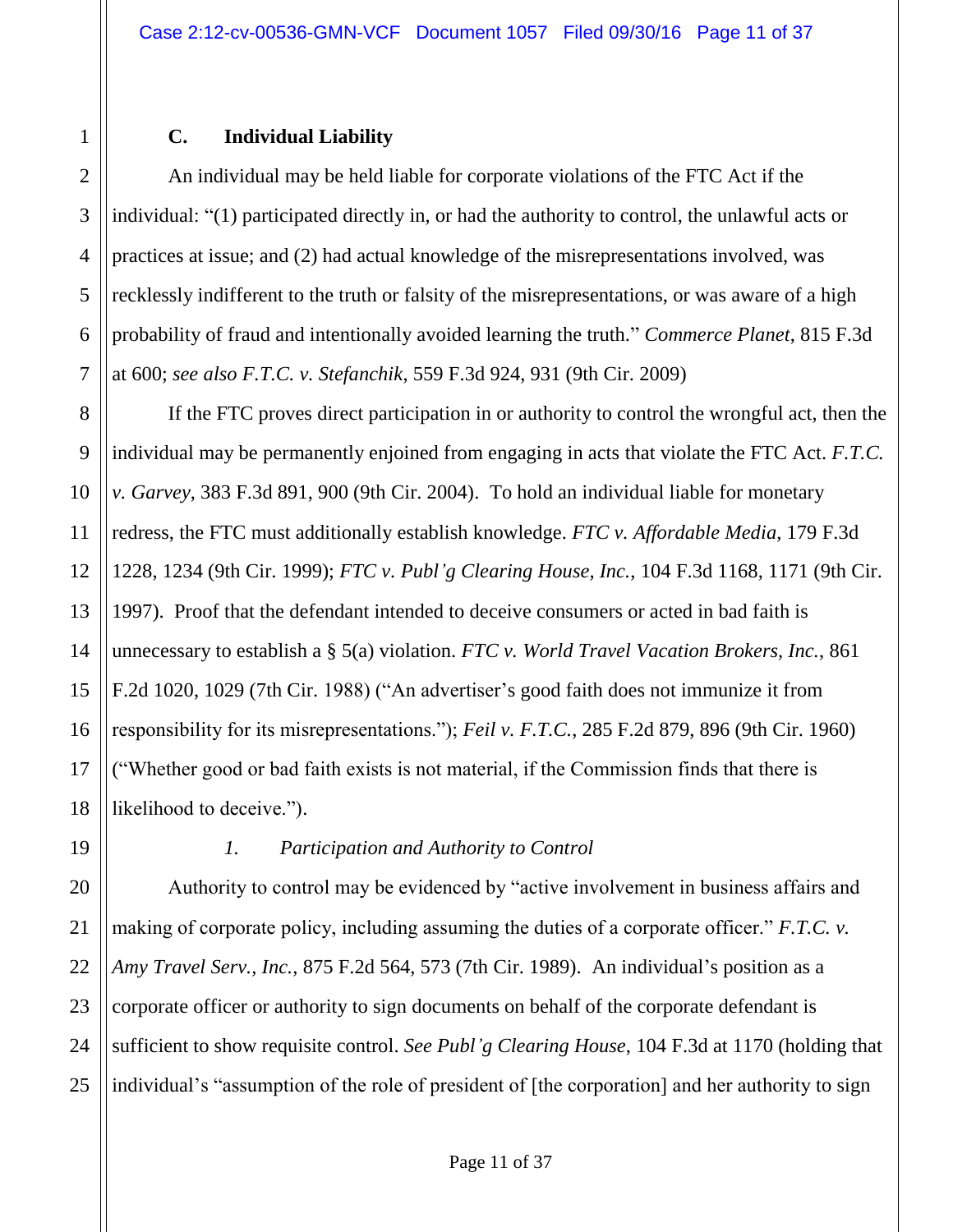1 2 documents on behalf of the corporation demonstrate that she had the requisite control over the corporation" for purposes of finding individual liability under  $\S$  5(a)).

The FTC has satisfied the first prong for individual liability. The evidence abundantly establishes that Scott Tucker participated in and had authority to control the Lending Defendants. As president of NMS and CLK, Scott Tucker directed the creation and organization of the Lending Defendants, which operated merely as a veneer for Scott Tucker's lending entities. Specifically, Scott Tucker presented the Santee Sioux Tribe of Nebraska, the Miami Tribe of Oklahoma, and the Modoc Tribe of Oklahoma with business proposals that would allow the tribes to become "authorized lenders" for NMS. (Exs. 2, 12–13 to Singhvi Decl., ECF Nos. 908-2, 12–13). These proposals required the Scott Tucker Loan Servicing Companies to provide "the capital to fund all loan transactions" and "the personnel, equipment and knowledge to make the business an immediate success," while the tribes were not required to invest any capital in the business. (*See, e.g.*, Ex. 2 to Singhvi Decl. at 3, 7, ECF No. 908-2) ("The Tribe and the proposed Tribal entity will not be required to provide any investment, cash or cash equivalent and will not be responsible for any losses."). Instead, the tribes were merely required to designate one employee and to do "all things reasonably necessary to carry on the Pay Day Loan business as a lender with the full support of [a Scott Tucker Loan Servicing Company]." (*Id.*). In exchange, the tribes would receive a guaranteed monthly fee. (*Id.*). Scott Tucker arranged for the drafting of the tribal lending ordinances that the tribes ultimately enacted without any significant changes. (Exs. 18, 27–29 to Singhvi Decl., ECF Nos. 908-18, 27–29).

Scott Tucker structured the Lending Defendants to be completely dependent on the Scott Tucker Loan Servicing Companies. The service agreements signed by Scott Tucker between UMS and the tribes required UMS to "furnish . . . all support staff, equipment and business arrangements required to conduct an efficient payday loan business." (Miami Tribe Serv.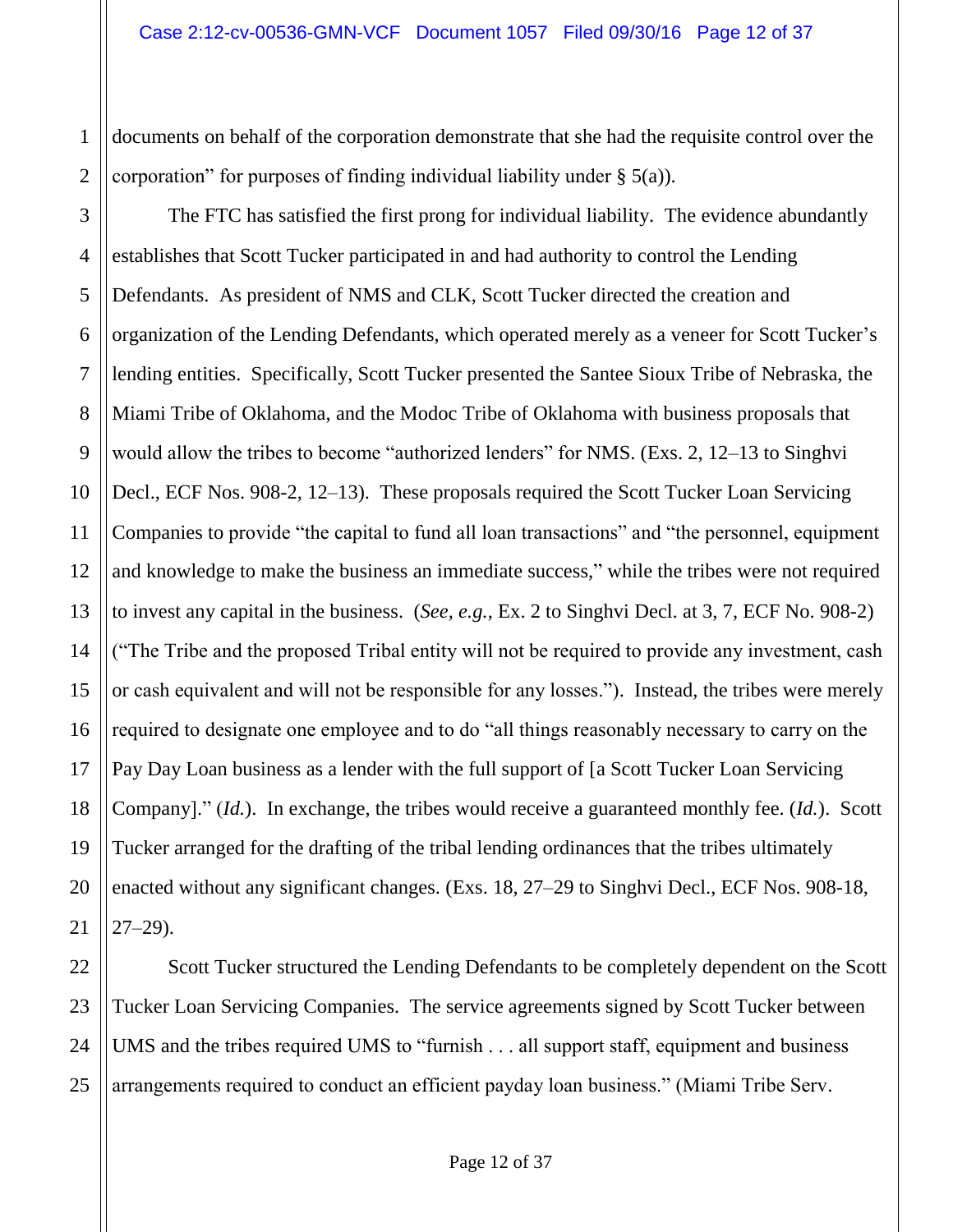1 2 Agreement ¶ 3, ECF No. 908-14). Further, UMS agreed to provide all capital for the payday loan operation "to be administered wholly and only by UMS." (*Id.* ¶ 2); (*see also* SFS Serv. Agreement ¶ 1, ECF No. 908-15). Moreover, the Lending Defendants' 30(b)(6) representative, Natalie Dempsey, testified that "all the consumer loans ever offered by [the Lending Defendants have] been serviced by AMG, CLK or NM Services." (Dempsey Dep. at 21, ECF No. 908-7).

With regard to the Lending Defendants' lending activities, SFS's Rule 30(b)(6) representative, Lee Ickes ("Ickes"), testified that AMG drafted SFS's loan applications. (Ickes Dep. at 9, ECF No. 908-13). Similarly, MNES stated during discovery that AMG performs "the drafting, modification and review of [MNES's] loan notes, disclosures and websites." (MNE Resp. to FTC Interrog. No. 9, ECF No. 908-144); (*see also* Red Cedar Resp. to Interrog. No. 9, ECF No. 908-146) (stating same). Moreover, Dempsey testified that only AMG staff were involved in the drafting and modification of loan disclosures and websites. (Dempsey Dep. at 90). Ickes testified that AMG set the payment schedule for consumer loans for SFS and underwrites consumers' loan applications. (Ickes Dep. at 14, 16). Moreover, Ickes testified that SFS does not have access to the criteria for loan approval, and SFS has never rejected a loan that AMG determined met the criteria for approval. (*Id.* at 15–16).

Scott Tucker's role did not materially change following the merger of CLK into AMG in 2008. Indeed, AMG Meeting Minutes describe CLK's merger with AMG as "just a name change." (Ex. 48 to Singhvi Decl., ECF No. 908-48). In addition, an email to CLK employees announcing the AMG merger clarifies that "[y]our job description, responsibilities and pay will not change at all . . . just the name of the company you work for." (Ex. 49 to Singhvi Decl., ECF No. 908-49). Even after the merger, Scott Tucker retained the authority to implement policies as AMG's President. (*See* Grote Dep. at 44, Ex. 908-67); (Ex. 54 to Singhvi Decl. at 7, ECF No. 908-54) (referencing Scott Tucker as AMG President). Although Scott Tucker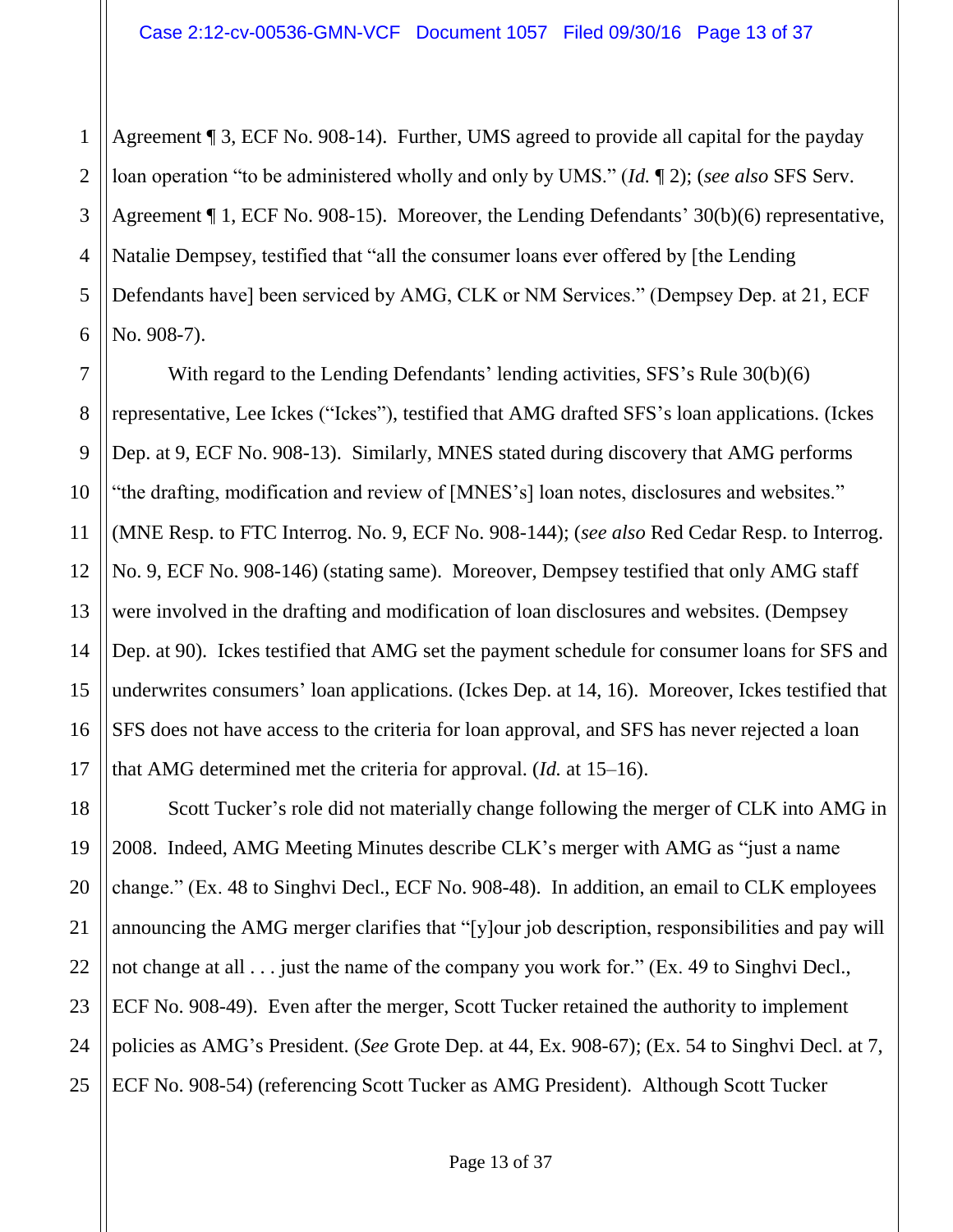1 2 3 attempted to obfuscate his official title with AMG over time, Defendants admit that, at the very least, Scott Tucker was an executive with operational control of AMG. (AMG Am. Resp. to Expedited Interrog. No. 3, ECF No. 908-58).

4 5 Consistent with this authority, Scott Tucker continued to participate in control of the Lending Defendants. Scott Tucker had authority to control the Lending Defendants' accounts used to fund consumer loans. (*See* Ickes Dep. at 21) ("AMG Services oversees or manages [the day-to-day operational funds] for the Santee Sioux Nation, SFS, Inc."). Specifically, the Miami Tribe passed a corporate resolution granting Scott Tucker power of attorney over its accounts. (Ex. 80 to Singhvi Decl., ECF No. 908-80). Scott Tucker is also an authorized signatory on the SFS portfolio account and seven other accounts belonging to the Lending Defendants. (Ickes Dep. at 29); (AMG Am. Resp. to Interrog. No. 1, ECF No. 908-81). The FTC has produced a voluminous record of checks signed by Scott Tucker from the Lending Defendants' accounts to the Corporate Lending Defendants wholly owned by Scott Tucker. (*See, e.g.*, Ex. 83 to Singhvi Decl., ECF No. 908-83).

Further, Scott Tucker reviewed and approved loan disclosures and websites for the Lending Defendants. (*See, e.g.*, AMG Am. Resp. to Expedited Interrog. No. 9, ECF No. 908- 62); (Dempsey Dep. at 90). Indeed, the FTC has produced numerous examples of Scott Tucker involved in such activities. (*See, e.g.*, Ex. 63 to Singhvi Decl., ECF No. 908-63) (email in which Scott Tucker opines on whether or not certain language should be included in lending application). Scott Tucker also had the power to hire and fire and exercised that authority with respect to the expansion of loan processing employees in the Miami office. (Williams Decl. at 7, ECF No. 908-155).

#### *2. Knowledge*

The knowledge requirement is satisfied by establishing that "the individual had actual knowledge of the material misrepresentation, was recklessly indifferent to the truth or falsity of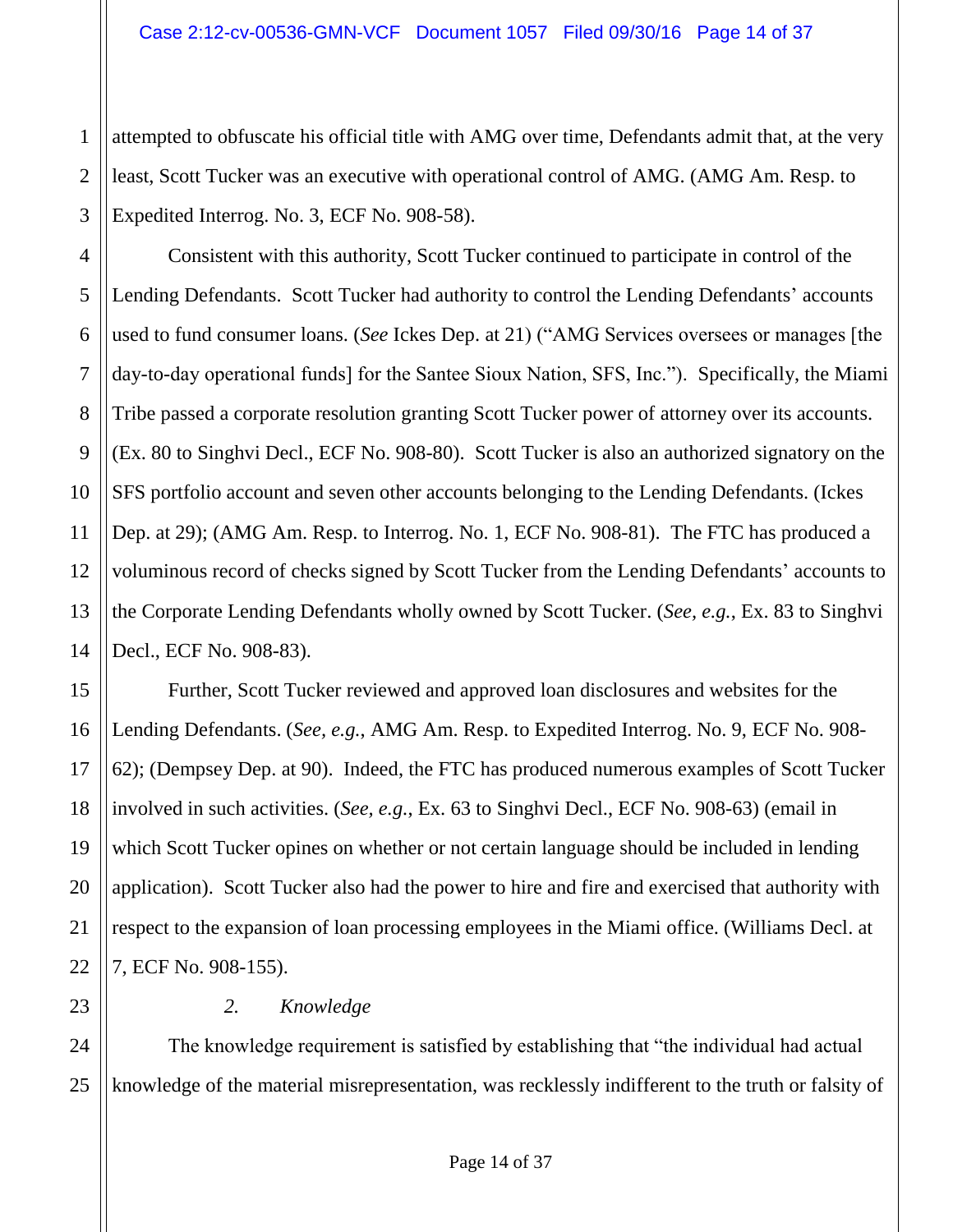1 2 a misrepresentation, or had an awareness of a high probability of fraud along with an intentional avoidance of truth." *Garvey*, 383 F.3d at 900 (citing *Publ'g Clearing House*, 104 F.3d at 1171). "The degree of participation in business affairs is probative of knowledge." *FTC v. Am. Standard Credit Sys.*, 874 F. Supp. 1080, 1089 (C.D. Cal. 1994); *see also Affordable Media*, 179 F.3d at 1235 ("The extent of an individual's involvement in a fraudulent scheme alone is sufficient to establish the requisite knowledge for personal restitutionary liability.").

The evidence demonstrates that, at the very least, Scott Tucker was recklessly indifferent to the misleading representations of the Lending Defendants. As discussed above, Scott Tucker reviewed the loan disclosures and websites. Dempsey testified that Tucker "conducted reviews" of loan documents and websites. (Dempsey Dep. at 90). In many instances, Scott Tucker proposed specific language for loan disclosures. (*See, e.g.*, Ex. 65 to Singhvi Decl., ECF No. 908-65). Further, Scott Tucker stated in discovery exchanges that he "comments on and recommends proposed changes to webpages." (Scott Tucker Resp. to Interrog. No. 2, ECF No. 908-68).

With regard to consumer complaints, Scott Tucker had ample notice of internal AMG complaint tracking reports as well as complaints received by the tribes and third party services. Dempsey testified that Scott Tucker had "seen [AMG] reports on customer complaints." (Dempsey Dep. at 90). Red Cedar Services' president, Troy LittleAxe, stated that he "would forward the written [consumer] complaints to AMG Services, Inc., specifically Scott Tucker." (LittleAxe Resp. to Pl.'s Interrog. No. 4, ECF No. 908-69). Moreover, "[e]verytime [LittleAxe] had contact with an individual consumer or a state agency, [he] would notify . . . AMG Services, Inc., specifically Scott Tucker." (*Id.*). In emails between Scott Tucker and Blaine Tucker discussing the escalating consumer complaints, Scott Tucker suggested development of a compliance department. (*See* Ex. 72 to Singhvi Decl., ECF No. 908-72).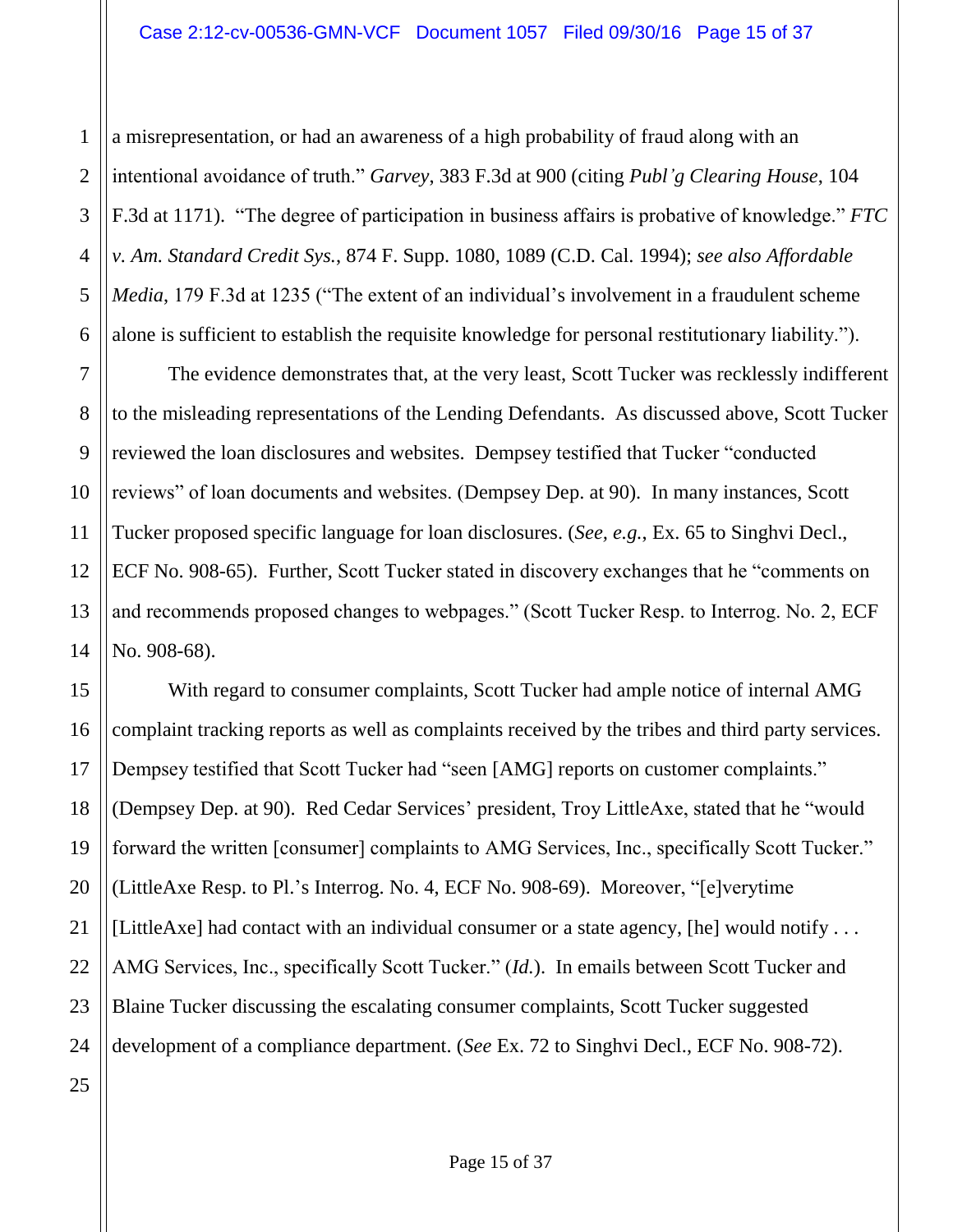1 2 3 4 5 6 7 8 9 10 11 12 13 14 Finally, Scott Tucker was specifically aware that customers often did not understand Defendants' process of renewals and paydowns. Scott Tucker received an email from Tim Buckley, an AMG manager, proposing a new repayment model that would address the fact that "90% of the issues we have with customers stem from them not understanding our process of renewals and paydowns." (Ex. 75 to Singhvi Decl.). When asked about the e-mail during his deposition, Scott Tucker invoked his Fifth Amendment privilege against self-incrimination.<sup>4</sup> (Scott Tucker Dep. 41:25–44:9, , ECF No. 908-76). Scott Tucker's pervasive role and authority at AMG, which extended to almost every facet of the company's business and operations, also creates a strong inference that Scott Tucker had the requisite knowledge that the Lending Defendants' webpages were misleading. *Am. Standard Credit Sys.*, 874 F. Supp. at 1089; *Amy Travel*, 875 F.2d at 574; *Affordable Media*, 179 F.3d at 1235. Accordingly, the evidence, coupled with Scott Tucker's assertions of the Fifth Amendment, demonstrate that Scott Tucker had the requisite knowledge to be held individually liable for the deceptive website marketing of the Lending Defendants.

15

16

17

18

19

20

21

22

#### **D. Common Enterprise Liability**

Under the theory of common enterprise, each entity in a group of interrelated companies can be held jointly and severally liable for the actions of other entities in that group. *FTC v. Network Servs. Depot, Inc.*, 617 F.3d 1127, 1142–43 (9th Cir. 2010). "Entities constitute a common enterprise when they exhibit either vertical or horizontal commonality—qualities that may be demonstrated by a showing of strongly interdependent economic interests or the pooling of assets and revenues." *Id.* "To determine whether a common enterprise exists, the Court considers factors such as: common control; the sharing of office space and officers;

23 24

<sup>25</sup> <sup>4</sup> In this instance, the Court draws an adverse inference against Scott Tucker for his repeated invocation of his Fifth Amendment privilege during his deposition. *See SEC v. Jasper*, 678 F.3d 1116, 1126–27 (9th Cir. 2012) (affirming district court's adverse inference in similar circumstances).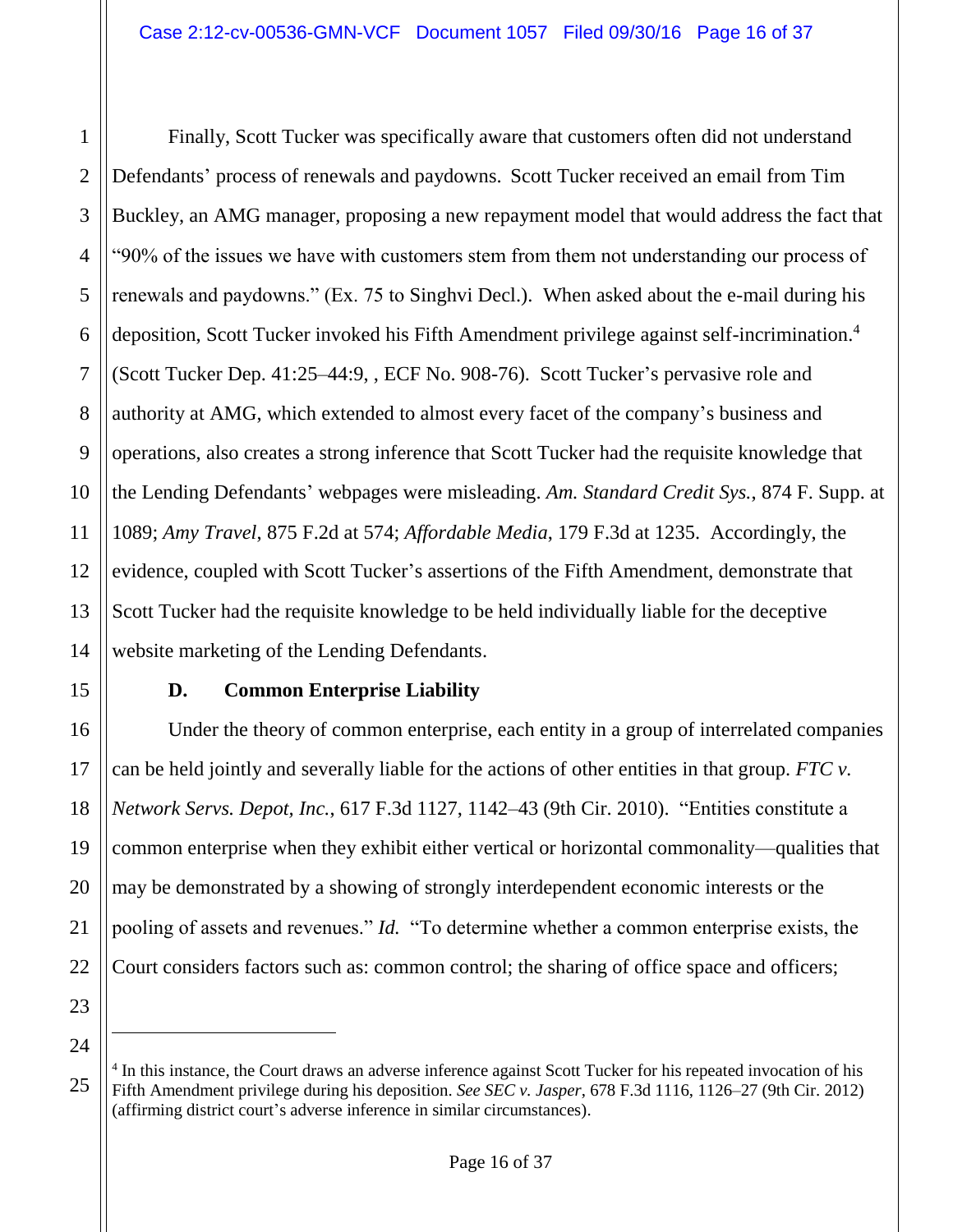1 2 whether business is transacted through a maze of interrelated companies; the commingling of corporate funds and failure to maintain separation of companies; unified advertising; and evidence that reveals that no real distinction exists between the corporate defendants." *FTC v. Grant Connect, LLC*, 827 F. Supp. 2d 1199, 1216 (D. Nev. 2011) *aff'd in part, vacated in part*, 763 F.3d 1094 (9th Cir. 2014).

The evidence demonstrates that no real distinction exists between the Corporate Lending Defendants. The Tucker Defendants admit that AMG Capital, Level 5, and Broadmore all used the same Nevada address for incorporation. (Tucker Defs.' Am. Ans. ¶¶ 10–12, 15, ECF No. 397). Further, bank statements, checks, and invoices all demonstrate that the Corporate Lending Defendants all operated from the same Kansas address, which the Tucker Defendants do not dispute. (*See* Ex. 168 to Singhvi Dep., ECF No. 908-168). Nor do the Tucker Defendants dispute that the Corporate Lending Defendants are wholly-owned by Scott Tucker. (*See* Corp. Disclosure Statement, ECF No. 58). Finally, as discussed *supra*, Scott Tucker dominated the Lending Defendants' bank accounts and funneled thousands of payments to the Corporate Lending Defendants. Indeed, beyond their unfounded evidentiary objections, the Tucker Defendants do not dispute the commingling of funds between AMG Capital, Level 5, Broadmore, Black Creek, and other entities owned by Scott Tucker. (*See* Tucker Defs.' Resp. to FTC's MSJ 67:15–27, 68:18–24).

The Tucker Defendants argue that a common enterprise did not exist because "the FTC has not shown that the Tucker entities participated in the lending." (Resp. 66:5–7). The Tucker Defendants oversimplify the standard to show common enterprise liability. The Ninth Circuit panel in *Network Services* did not find the existence of a common venture dispositive. *Network Servs.*, 617 F.3d at 1143. Instead, the panel also considered the existence of pooled resources, staff, and funds as well as common ownership in its determination that a common enterprise existed under the facts in that case. *Id.* Likewise, other courts analyze these factors collectively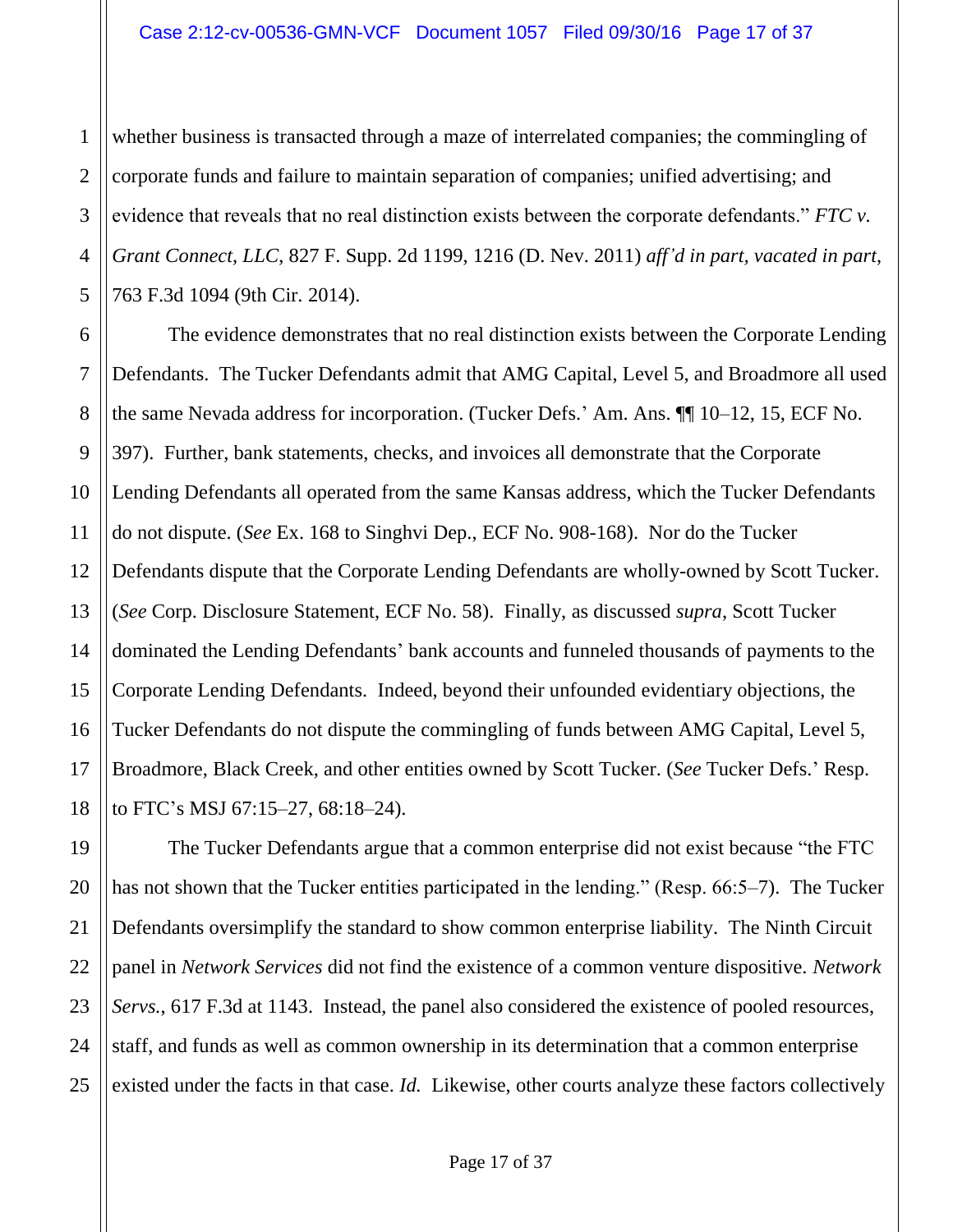1 without emphasis on any one factor. *See, e.g.*, *Fed. Trade Comm'n v. Mortg. Relief Advocates LLC*, No. CV-14-5434-MWF (AGRx), 2015 WL 11257575, at \*6 (C.D. Cal. July 1, 2015) ("It is not necessary that the FTC prove any particular number of entity connections in order to establish a common enterprise, and, similarly, no one connection is dispositive."). Accordingly, in light of the overwhelming evidence that the Tucker Defendants operated as a common enterprise, each is jointly and severally liable for one another's wrongful conduct.

## **E. Relief Defendants**

District courts are given broad authority under the FTC Act to fashion equitable remedies to the extent necessary to ensure effective relief. *Network Servs.*, 617 F.3d at 1141– 42. "[T]he broad equitable powers of the federal courts can be employed to recover ill gotten gains for the benefit of the victims of wrongdoing, whether held by the original wrongdoer or by one who has received the proceeds after the wrong." *S.E.C. v. Colello*, 139 F.3d 674, 676 (9th Cir. 1998). "The creditor plaintiff must show that the [relief] defendant has received ill gotten funds *and* that he does not have a legitimate claim to those funds." *Id.* at 677. Upon such a showing, the remedy is an equitable monetary judgment in the amount of the funds that the relief defendant received. *See id.*; *see also S.E.C. v. Banner Fund Int'l*, 211 F.3d 602, 617 (D.C. Cir. 2000) ("[D]isgorgement is an equitable obligation to return a sum equal to the amount wrongfully obtained, rather than a requirement to replevy a specific asset.").

The evidence establishes that Scott Tucker diverted millions of dollars from himself and the Corporate Lending Defendants to the Relief Defendants. Beginning with Scott Tucker's wife, Kim Tucker, numerous bank statements show payments amounting to \$19,072,774 in favor of Kim Tucker from the Tucker Defendants. (*See* Ex. 227 to Singhvi Decl., ECF No. 908- 227). These payments include a check for over \$4.1 million from Black Creek. (Ex. 228 to Singhvi Decl., ECF No. 908-228). In addition, on several occasions Scott Tucker directed loan portfolios to make payments to a Corporate Lending Defendant, then simultaneously caused the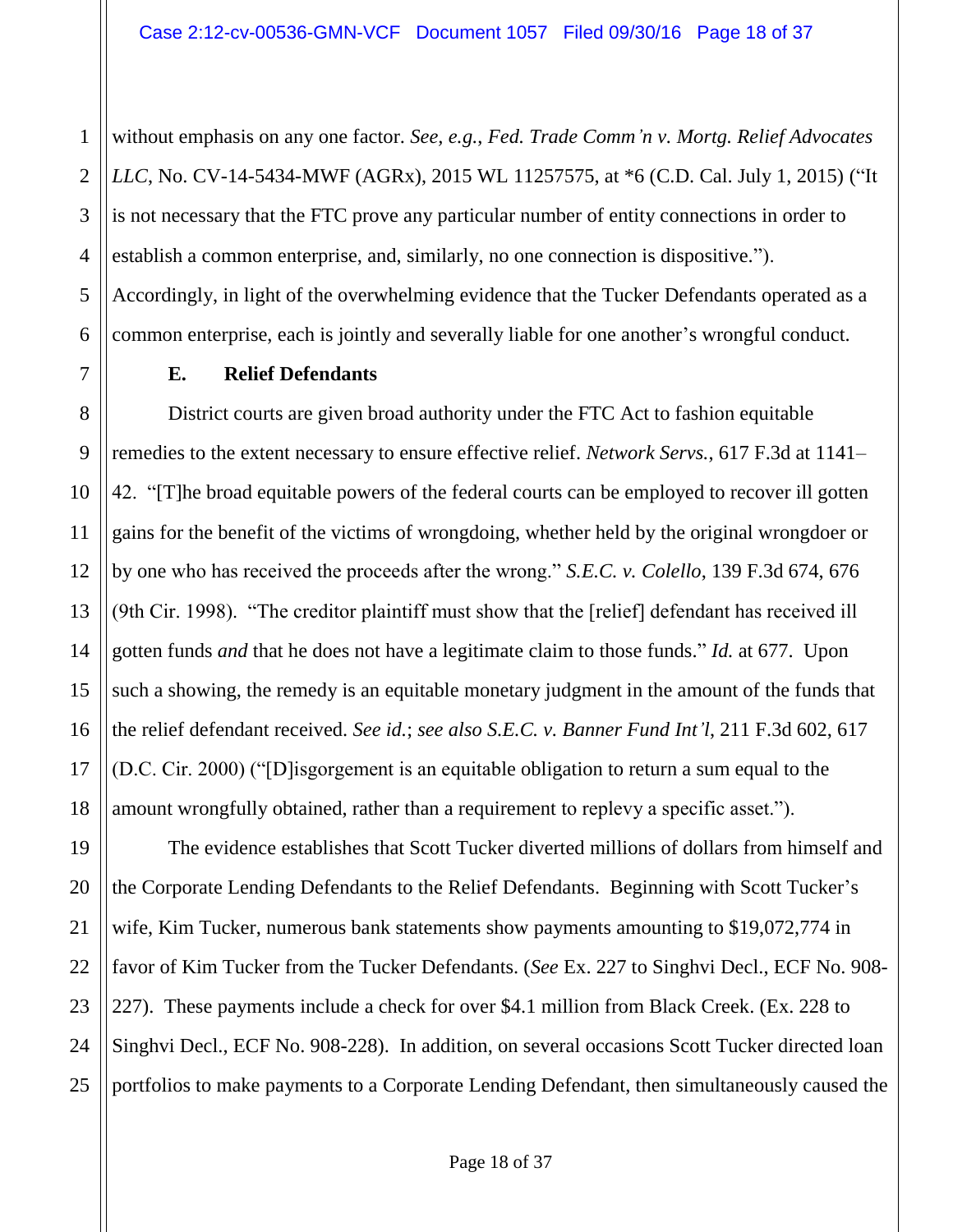2 Corporate Lending Defendant to pay the aggregate amount to Kim Tucker. (*See, e.g.*, Ex. 231 to Singhvi Decl., ECF No. 908-231). Moreover, Kim Tucker admits that she "intermittently received monies from or on behalf of her spouse, Scott Tucker, through AMG Services, Inc. and Black Creek Capital Corporation . . . for the purposes of personal and household uses." (Kim Tucker Supp. Ans. to Interrog. 6(c), ECF No. 908-226).

Turning to Park 269, Kim Tucker's wholly owned entity and nominal owner of an \$8 million home located at 269 Park Avenue, Aspen, Colorado, the evidence demonstrates that AMG financed the purchase, mortgage, furnishing, maintenance, housekeeping, landscaping, and property taxes for the property. (*See* Ex. 87 to Singhvi Decl., ECF No. 908-87); (Ex. 238 to Singhvi Decl., ECF No. 908-238). Park 269 does not dispute these payments. (*See generally* House Dep., ECF No. 908-237). Further, a summary created by Blaine Tucker of Scott Tucker's investments shows that AMG is the holding company and funding company for Park 269. (Ex. 202 to Singhvi Decl. at 4, ECF No. 908-202).

Neither Kim Tucker nor Park 269 have a legitimate claim to these funds. *See Colello*, 139 F.3d at 676. Kim Tucker admits she had no role or ownership interest in any Corporate Lending Defendant. (Kim Tucker Supp. Resp. to Interrog. No. 1, ECF No. 908-226). Nor did Kim Tucker provide any consideration for the money transfers to her. (*See* Kim Tucker Supp. Ans. to Interrog. 6(c)). Further, Park 269 disclaims having offered any services or other value to the Tucker Defendants. (Park 269 Resp. to Interrog. No. 6, ECF No. 908-235). The Court therefore finds disgorgement of \$19,072,774 from Kim Tucker's accounts and \$8 million from Park 269 is appropriate.

**F. Remedies**

The FTC requests both a permanent injunction against the Tucker Defendants and monetary equitable relief, in the form of restitution or, in the alternative, disgorgement. (First Am. Compl. 20:7–19, ECF No. 386). Under § 13(b) of the FTC Act, the FTC "may seek, and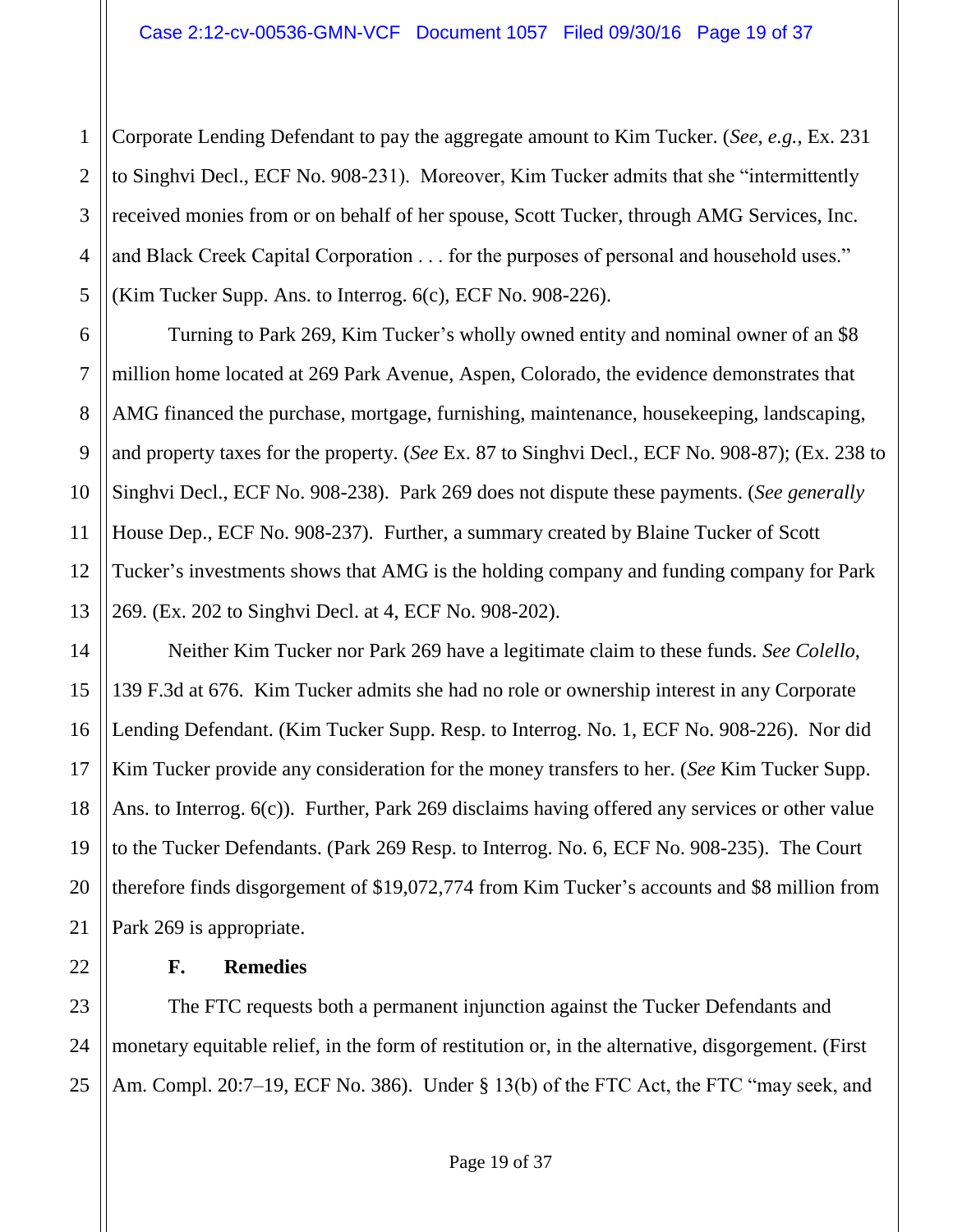3 4 after proper proof, the court may issue, a permanent injunction." 15 U.S.C. § 53(b); *see also Evans Prods.*, 775 F.2d at 1086. "This provision gives the federal courts broad authority to fashion appropriate remedies for violations of the Act," *F.T.C. v. Pantron I Corp.*, 33 F.3d 1088, 1102 (9th Cir. 1994), including "any ancillary relief necessary to accomplish complete justice," *F.T.C. v. H. N. Singer, Inc.*, 668 F.2d 1107, 1113 (9th Cir. 1982).

1

2

5

6

11

22

23

24

25

#### *1. Permanent Injunction*

7 8 9 10 12 13 14 15 16 17 18 19 20 21 A permanent injunction is justified if there exists "some cognizable danger of recurrent violation," *United States v. W.T. Grant Co.*, 345 U.S. 629, 633 (1953), or "some reasonable likelihood of future violations," *CFTC v. Co Petro Mktg. Grp., Inc.*, 502 F. Supp. 806, 818 (C.D. Cal. 1980), *aff'd*, 680 F.2d 573 (9th Cir. 1982). The Court examines the totality of the circumstances involved and a variety of factors in determining the likelihood of future misconduct. *Co Petro Mktg. Grp.*, 502 F. Supp. at 818; *SEC v. Murphy*, 626 F.2d 633, 655 (9th Cir. 1980). Nonexhaustive factors include the degree of scienter involved, whether the violative act was isolated or recurrent, whether the defendant's current occupation positions him to commit future violations, the degree of harm consumers suffered from the unlawful conduct, and the defendant's recognition of his own culpability and sincerity of his assurances, if any, against future violations. *Murphy*, 626 F.2d at 655; *FTC v. Magui Publishers, Inc.*, No. 89–3818, 1991 WL 90895, at \*15–16 (C.D. Cal. Mar. 28, 1991). "[I]t must be 'absolutely clear that the allegedly wrongful behavior could not reasonably be expected to recur.'" *TRW, Inc. v. F.T.C.*, 647 F.2d 942, 953 (9th Cir. 1981) (quoting *United States v. Concentrated Phosphate Exp. Ass'n*, 393 U.S. 199, 203 (1968)).

The Court finds that a permanent injunction against Scott Tucker is appropriate under the circumstances to enjoin him from engaging in similar misleading and deceptive lending activities. Here, Scott Tucker did not participate in an isolated, discrete incident of deceptive lending, but engaged in sustained and continuous conduct that perpetuated the deceptive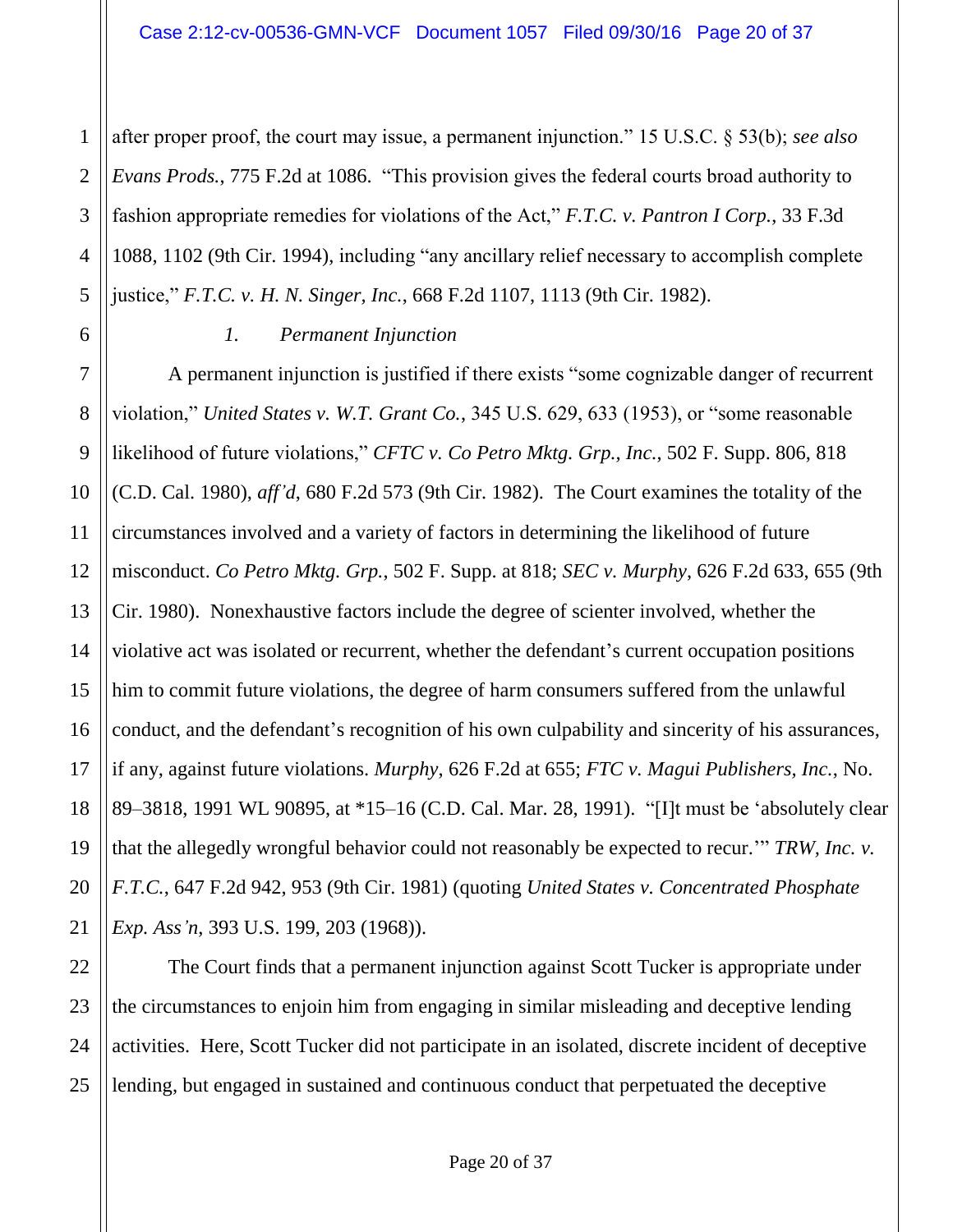1 2 3 4 5 6 7 8 9 10 11 12 13 14 lending since at least 2008. Scott Tucker initiated the Corporate Lending Defendants' relationship with the tribes and oversaw the organization of the Lending Defendants. Scott Tucker served as a key leader and executive of the Corporate Lending Defendants. Scott Tucker reviewed the various iterations of the loan documents and webpages and, at the very least, was recklessly indifferent to the fact that they were misleading, given the ample notice of consumer confusion. In addition, Scott Tucker was previously convicted on federal charges related to another fraudulent lending scheme. *See United States v. Tucker*, Case No. CR-90- 00163-01 (W.D. Mo. Aug. 13, 1990); *United States v. Tucker*, Case No. 4:81-CR-00001 (W.D. Mo. Jan. 4, 1991). Further, as with every question asked during his deposition, Scott Tucker invoked the Fifth Amendment as to his current business ventures and whether or not he is currently engaged in consumer lending. (*See* Scott Tucker Dep. 111:21–114:12); *Colello*, 139 F.3d at 677 (affirming district court's adverse inference against defendant who "consistently invoked his Fifth Amendment privilege not to testify"). All of these factors weigh in favor of imposing a permanent injunction against Scott Tucker.

15

16

#### *2. Monetary Equitable Relief*

Section 13(b) permits a panoply of equitable remedies, including monetary equitable relief in the form of restitution and disgorgement, as well as miscellaneous reliefs such as asset freezing, accounting, and discovery to aid in providing redress to injured consumers. *Pantron I Corp.*, 33 F.3d at 1103 n. 34 (9th Cir. 1994); *F.T.C. v. Figgie Int'l, Inc.*, 994 F.2d 595, 606–08 (9th Cir. 1993); *H.N. Singer*, 668 F.2d at 1113.

24

25

#### *i. Restitution and Disgorgement*

The FTC Act is designed to protect consumers from economic injuries. *Stefanchik*, 559 F.3d at 931. To effect that purpose, courts may award restitution to redress consumer injury. *F.T.C. v. Gill*, 265 F.3d 944, 958 (9th Cir. 2001) ("We have held that restitution is a form of ancillary relief available to the court in these circumstances to effect complete justice.").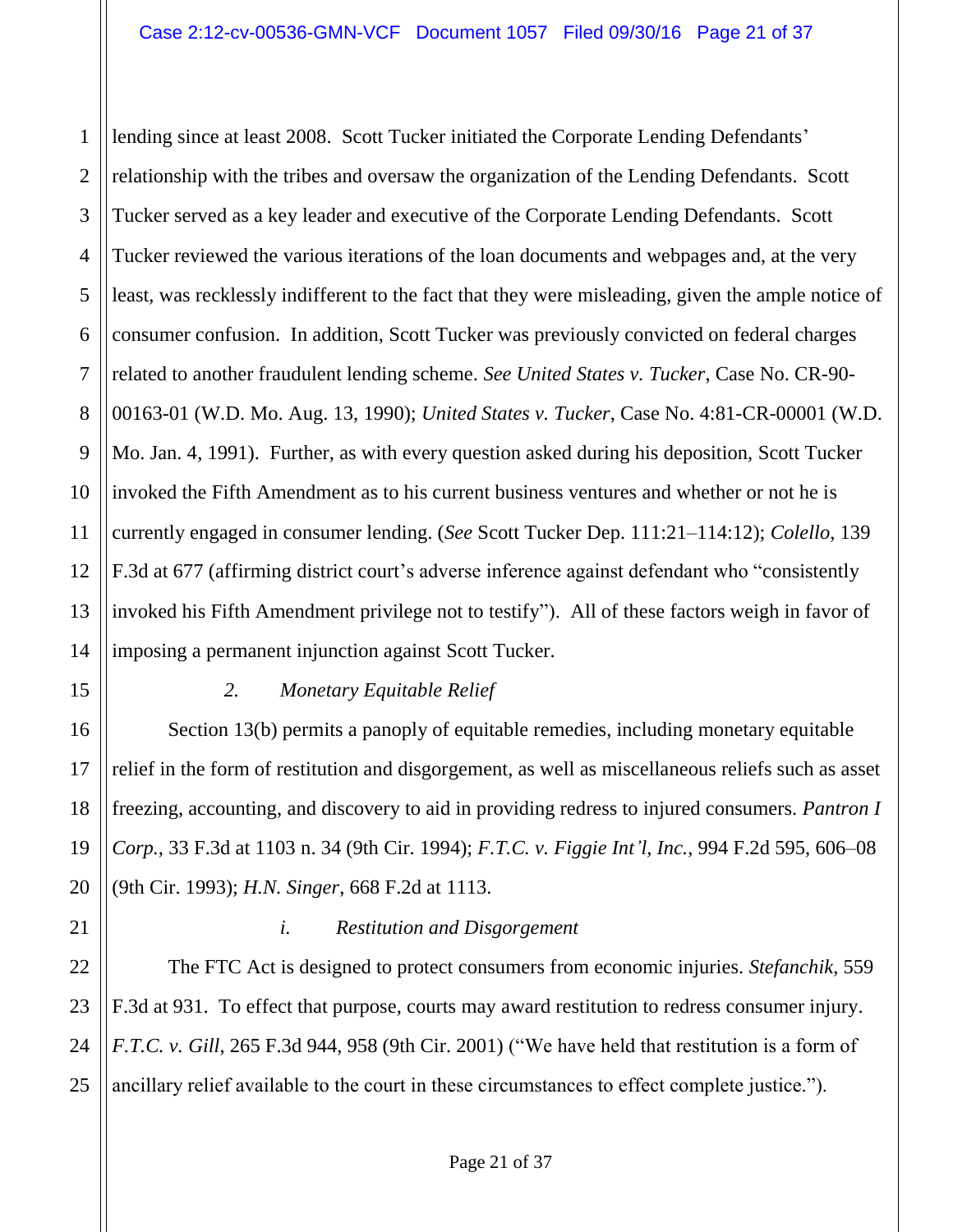1 2 Restitution may be measured by the "the full amount lost by consumers rather than limiting damages to a defendant's profits." *Stefanchik*, 559 F.3d at 931 (affirming restitution of over \$17 million for the full amount of consumer loss); *see also FTC v. Febre*, 128 F.3d 530, 536 (7th Cir. 1997) (affirming restitution for more than \$16 million against company and officer as consumer loss under section 13(b)). Consumer loss is calculated by "the amount of money paid by the consumers, less any refunds made." *FTC v. Direct Mktg. Concepts, Inc.*, 648 F. Supp. 2d 202, 213–14 (D. Mass. 2009), *aff'd*, 624 F.3d 1 (1st Cir. 2010); *see also Stefanchik*, 559 F.3d at 931; *Figgie*, 994 F.2d at 606; *Gill*, 265 F.3d at 958.

As an alternative to restitution, "[s]ection 13(b) permits a district court to order a defendant to disgorge illegally obtained funds." *Febre*, 128 F.3d at 537. Disgorgement is measured by the amount of profits causally connected to the violation. *SEC v. Happ*, 392 F.3d 12, 31 (1st Cir. 2004). The purpose of disgorgement is not to redress consumer injuries but to deprive wrongdoers of ill-gotten gains. *Febre*, 128 F.3d at 537.

Irrespective of the measure used to calculate monetary equitable relief, courts apply a burden-shifting framework to determine the specific amount to award. *Direct Mktg. Concepts,* 624 F.3d at 15. First, the FTC bears the initial burden of providing the Court with a reasonable approximation of the monetary relief to award. *Commerce Planet*, 815 F.3d at 603. A reasonable estimate, rather than an exact amount, is proper because that may be the only information available, as when defendants do not maintain data necessary to calculate the precise amount. *FTC v. QT, Inc.,* 512 F.3d 858, 864 (7th Cir.2008) ("A court is entitled to proceed with the best available information[.]"); *FTC v. Verity Int'l, Ltd.,* 443 F.3d 48, 69 (2d Cir.2006) ("Of course, the reasonableness of an approximation varies with the degree of precision possible."), *cert. denied,* 549 U.S. 1278, 127 S.Ct. 1868, 167 L.Ed.2d 317 (2007).

Second, once the FTC satisfies this burden, "the burden then shifts to the defendant to show that the FTC's figures overstate the amount of the defendant's unjust gains." *Commerce*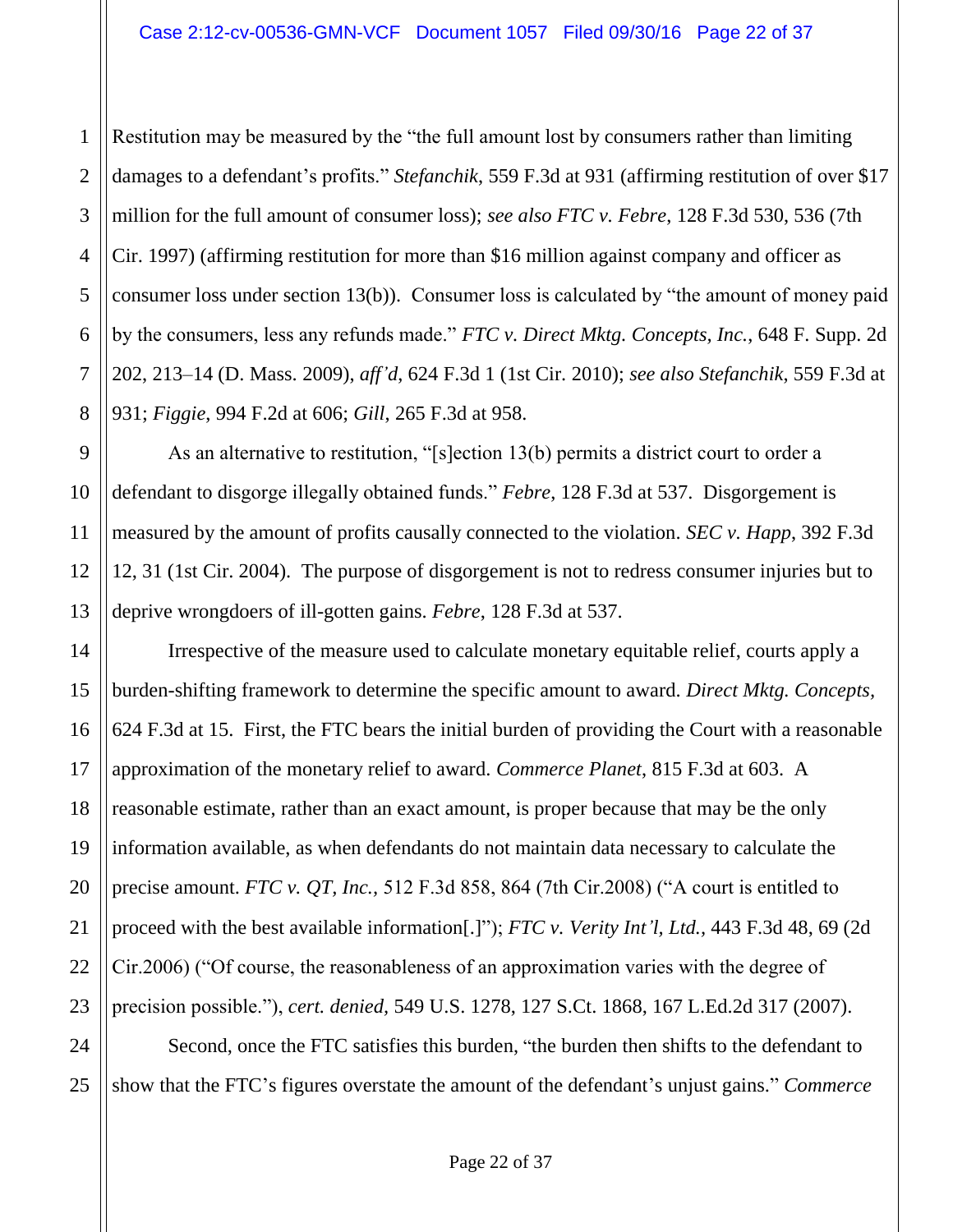1 2 3 4 5 *Planet*, 815 F.3d at 604. "Any fuzzy figures due to a defendant's uncertain bookkeeping cannot carry a defendant's burden to show inaccuracy." *Direct Mktg. Concepts*, 624 F.3d at 15; *see also Commerce Planet*, 815 F.3d at 604 ("Any risk of uncertainty at this second step 'fall[s] on the wrongdoer whose illegal conduct created the uncertainty.'") (quoting *F.T.C. v. Bronson Partners, LLC*, 654 F.3d 359, 368 (2d Cir. 2011)).

6

7

11

21

#### *ii. Calculation of Consumer Loss*

8 9 10 12 13 14 15 16 17 18 19 20 22 The FTC requests an amount of \$1,317,753,577 in consumer loss between 2008 and 2012. (FTC's MSJ 73:20–21). The FTC relies on calculations performed by Elizabeth Miles, a data analyst employed by the FTC. (*See* Miles Decl. ¶ 1, ECF No. 908-244). Miles used loan data from eCash, the Tucker Defendants' loan management software, produced by AMG and MNES. (*See Id.* ¶ 2); (Resp. to Obj. 22:13–15). To implement the calculations, Miles used Stata, software designed to sort and aggregate large databases. (Miles Decl. ¶ 4). Miles created "scripts," or commands, to identify where a consumer paid more than the disclosed total of payments, the principal and one finance charge. (*Id. ¶¶* 4–11). Miles excluded loan records without matching consumer information as well as loans to individual consumers who borrowed from any specific portfolio more than once. (*Id.* ¶¶ 8–9). For that subset of loans, the FTC instructed Miles multiply the amount borrowed by the disclosed total of payments, or 1.3, reflecting the standard 30% finance charge imposed by the Lending Defendants. (*Id.* ¶ 11); (*see*  Resp. to Obj. 25:2–4). Then, Miles directed the software to subtract that amount from the total amount consumers paid. (*Id. ¶* 12). The resulting amount of consumer harm is the total amount paid in excess of the amount borrowed accounting for disclosed finance charges, or \$1,317,753,577. (*Id.* ¶ 13).

23 24 25 The Tucker Defendants' objections to the FTC's consumer harm calculation largely center on the admissibility of the Miles Declaration. (*See* Obj. 21:13–22:20); (Tucker Defs.' Resp. to FTC's MSJ 72:20–80:2). On this point, the Tucker Defendants argue, *inter alia*, that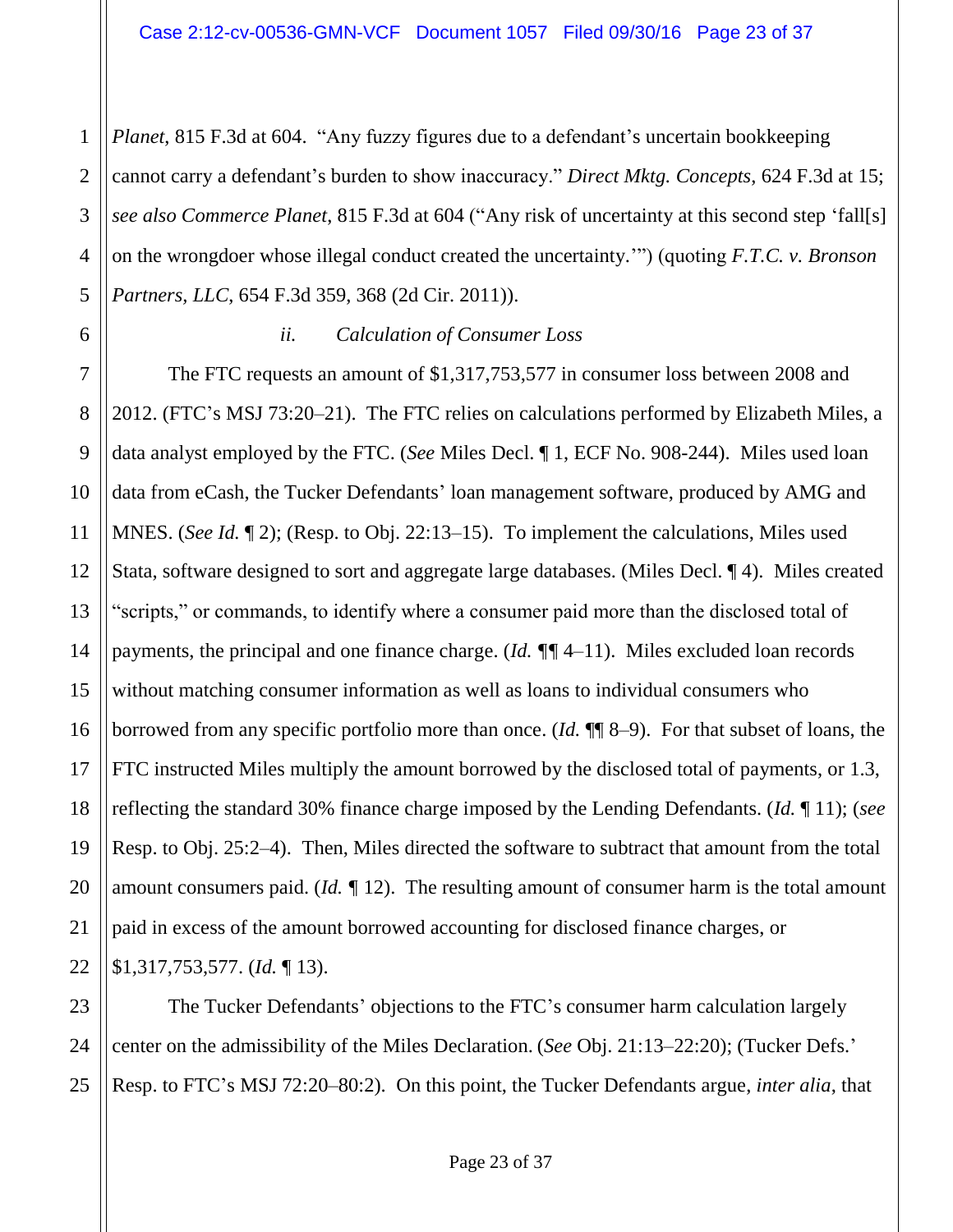1 2 3 4 5 6 the FTC's calculations do not include "over 3.3 million consumer records and over 3,000 loan records" that failed to merge into a single new data set. (Tucker Defs.' Resp. to FTC's MSJ 79:13). However, the absence of these records likely benefits the Tucker Defendants; if these records had successfully merged, the amount of consumer harm would conceivably be greater than the instant calculation. Further, the Court has already found the Miles Declaration admissible. (Order 9:20 n.5, ECF No. 960).

7

8

9

10

11

12

13

14

15

16

17

18

19

20

21

22

23

24

25

Next, the Tucker Defendants object that the FTC's calculation "erroneously assumes that every single borrower forever relied upon the loan disclosures and that every dollar paid in excess of the principal plus one finance charge was directly attributable to a Section 5 violation." (Tucker Defs.' Resp. to FTC's MSJ 80:9–11). The Court agrees with the FTC that, as a matter of law, the FTC need not show that all consumers were deceived or that all consumers relied upon the misrepresentations. Under § 13(b) of the FTC Act, proof of injury by every individual consumer is not required to justify a restitution award. *Stefanchik*, 559 F.3d at 929 n. 12; *Figgie*, 994 F.2d at 605 ("It is well established with regard to Section 13 of the FTC Act . . . that proof of individual reliance by each purchasing customer is not needed."). This is because, unlike a private suit for fraud, "[s]ection 13 serves a public purpose by authorizing the Commission to seek redress on behalf of injured consumers," and "[r]equiring proof of subjective reliance by each individual consumer would thwart effective prosecutions of large consumer redress actions and frustrate the statutory goals of the section." *Figgie Int'l*, 994 F.2d at 605. Rather, "[a] presumption of actual reliance arises once the Commission has proved that the defendant made material misrepresentations, that they were widely disseminated, and that consumers purchased the defendant's product." *Id.*; *see also FTC v. Inc21.com Corp.*, 745 F. Supp. 2d 975, 1011 (N.D. Cal. 2010) ("[I]t is sufficient for the FTC to prove that misrepresentations were widely disseminated (or impacted an overwhelming number of consumers) and caused actual consumer injury."), *aff'd*, 475 Fed. Appx. 106 (9th Cir. 2012).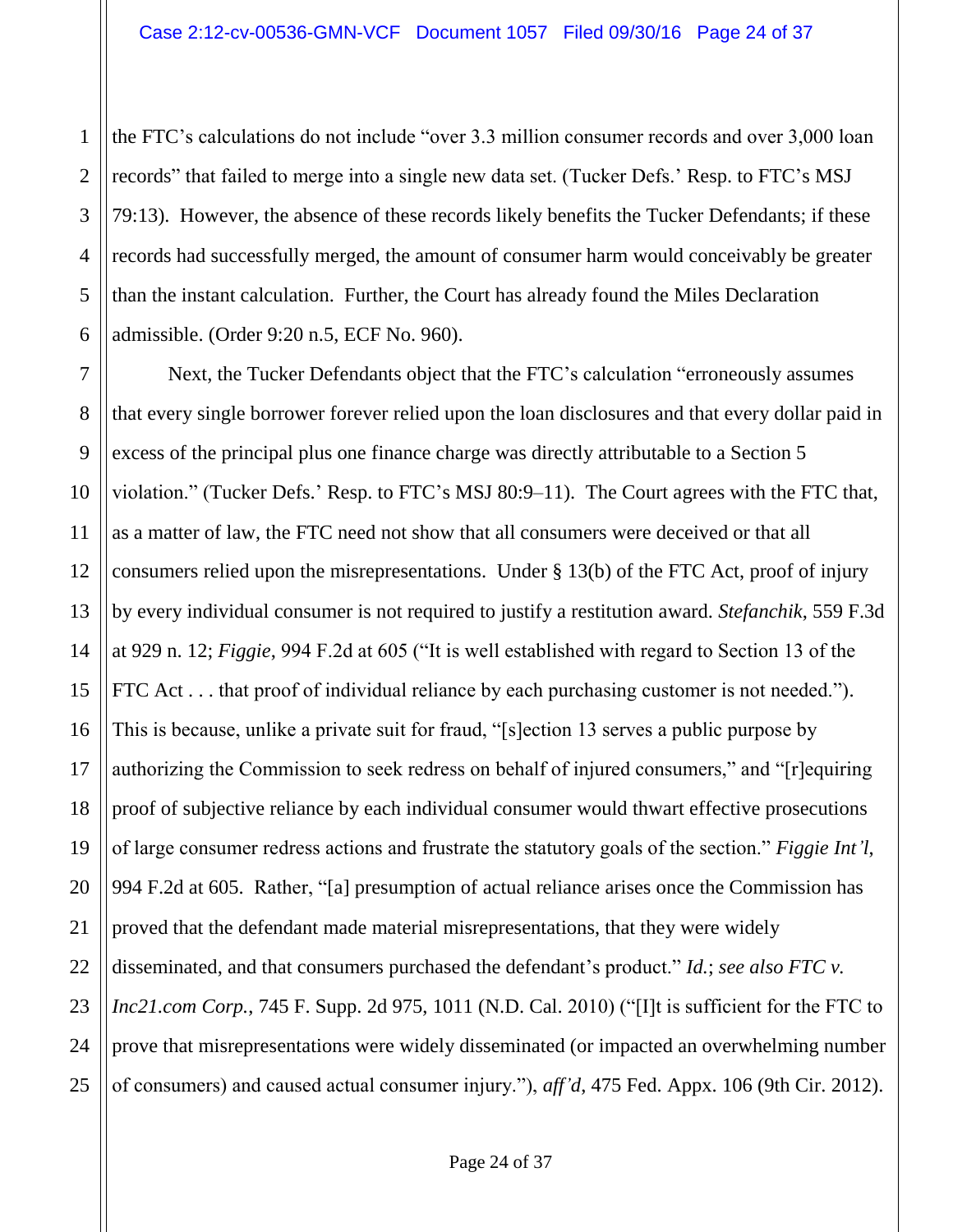1 In addition, the Tucker Defendants argue that repeat borrowers within the same loan portfolio as well as repeat borrowers across the different loan portfolios should be excluded from the calculation. (Tucker Defs.' Resp. to FTC's MSJ 81:21–84:19). The Tucker Defendants assert that the repeat nature of these loans indicates that these borrowers were "satisfied" and "unconfused." (*Id.* 82:27, 83:2). In support, the Tucker Defendants rely on a report prepared by their economics expert, Dr. David Scheffman ("Dr. Scheffman"). (*Id.*  81:22–25). Dr. Scheffman states in his report that "[repeat borrowers] . . . plainly understood the loan terms," without further explanation and merely as a premise to his ultimate conclusions. (Scheffman Report ¶ 20, ECF No. 942-16). This single conclusory statement alone is insufficient to create a genuine dispute of material fact that repeat customers were not misled. Further, the Tucker Defendants provide no evidence that repeat borrowers across loan portfolios knew they were dealing with the same enterprise.

Finally, the Tucker Defendants also argue that they should only be liable for one finance charge per borrower because "the only amount with a causal nexus to the Court's finding of a Section 5 violation is one finance charge for each first-time borrower." (Tucker Defs.' Resp. to FTC's MSJ 86:5–6). This argument is legally and factually incorrect. The instant § 13 damages calculation asks whether consumers who purchased loans "did so in reliance on the misrepresentations." *Commerce Planet*, 815 F.3d at 604. On this point, the Court determined, *supra*, that the FTC was entitled to a presumption in the affirmative. Consumers began paying back their loans only after the "fraud in the selling" was complete and could not thereafter escape the loan repayment scheme. *Figgie*, 994 F.2d at 606. Accordingly, the calculation appropriately includes subsequent finance charges.

Where, as here, consumers suffer economic injury resulting from a defendant's violations of the FTC Act, equity requires monetary relief in the full amount lost by consumers. *See Stefanchik*, 559 F.3d at 931. Accordingly, the Court finds that the Tucker Defendants are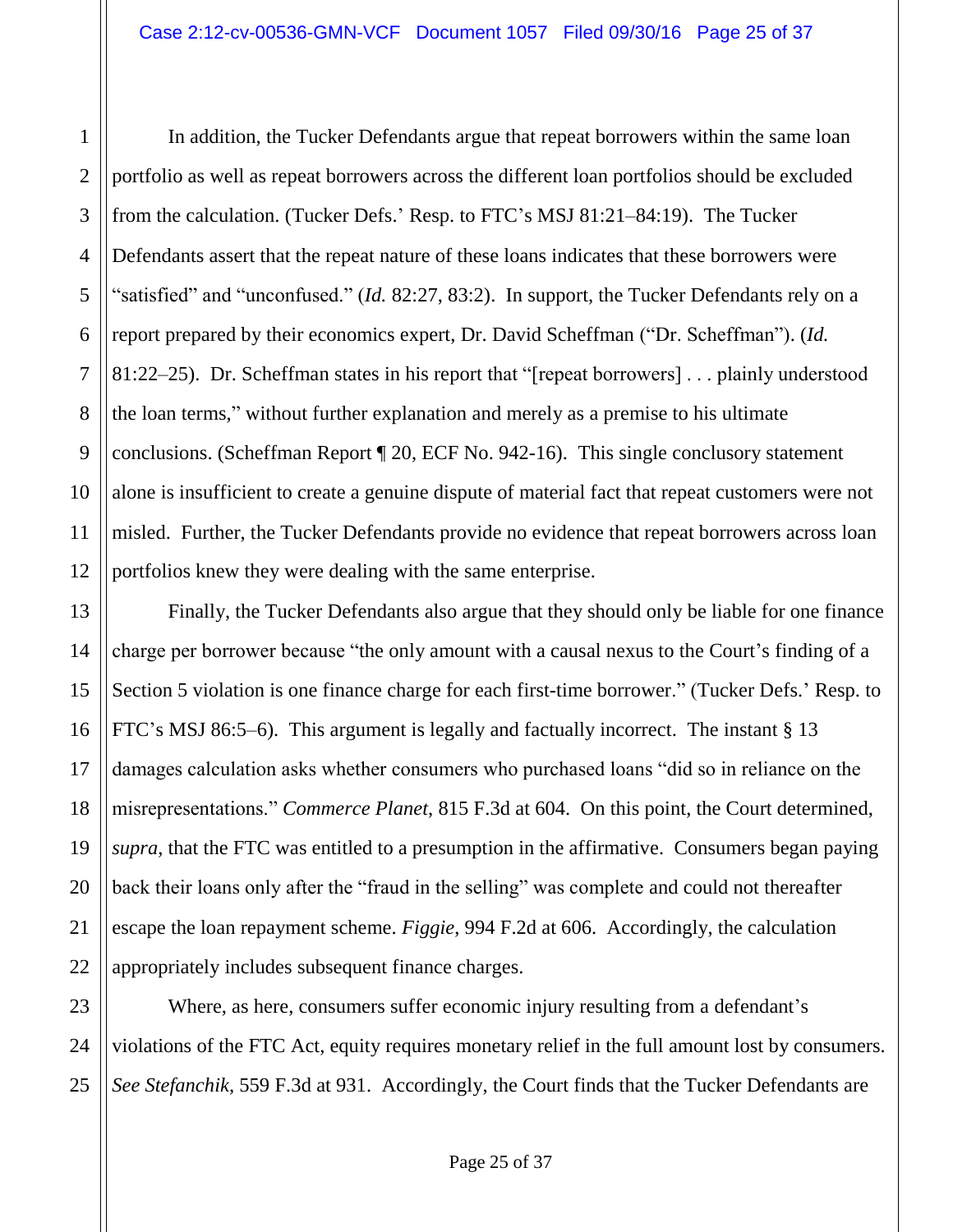1 2 3 4 jointly and severally liable for restitution in the amount of \$1,266,084,156, plus prejudgment interest. This amount reflects the \$1,317,753,577 in total harm minus the \$24,596,677 collected from former defendants and the \$27,072,744 owing from the Relief Defendants, discussed *supra*. (*See* FTC's MSJ 100:3–6).

**IV. CONCLUSION**

6 7 **IT IS HEREBY ORDERED** that the Relief Defendants' Motion for Summary Judgment (ECF No. 900) is **DENIED**.

**IT IS FURTHER ORDERED** that the Tucker Defendants' Motion for Summary Judgment (ECF No. 913) is **DENIED**.

**IT IS FURTHER ORDERED** that the Tucker Defendants' Motions to Reconsider, (ECF Nos. 850, 963, 975), are **DENIED**.

**IT IS FURTHER ORDERED** that the FTC's Motion for Summary Judgment (ECF No. 907) is **GRANTED** pursuant to the following terms:

#### **I. DEFINITIONS**

For the purpose of this Order, the following definitions apply:

1. "Collection of Debts" means any activity the principal purpose of which is to collect or attempt to collect, directly or indirectly, Debts owed or due or asserted to be owed or due.

2. "Consumer credit" means credit offered or extended to a natural person primarily for personal, family, or household purposes.

3. "Corporate Defendants" means AMG Capital Management, LLC; Black Creek Capital Corporation; Level 5 Motorsports, LLC; LeadFlash Consulting, LLC; and Broadmoor Capital Partners, LLC, and their successors and assigns, individually, collectively, or in any combination.

25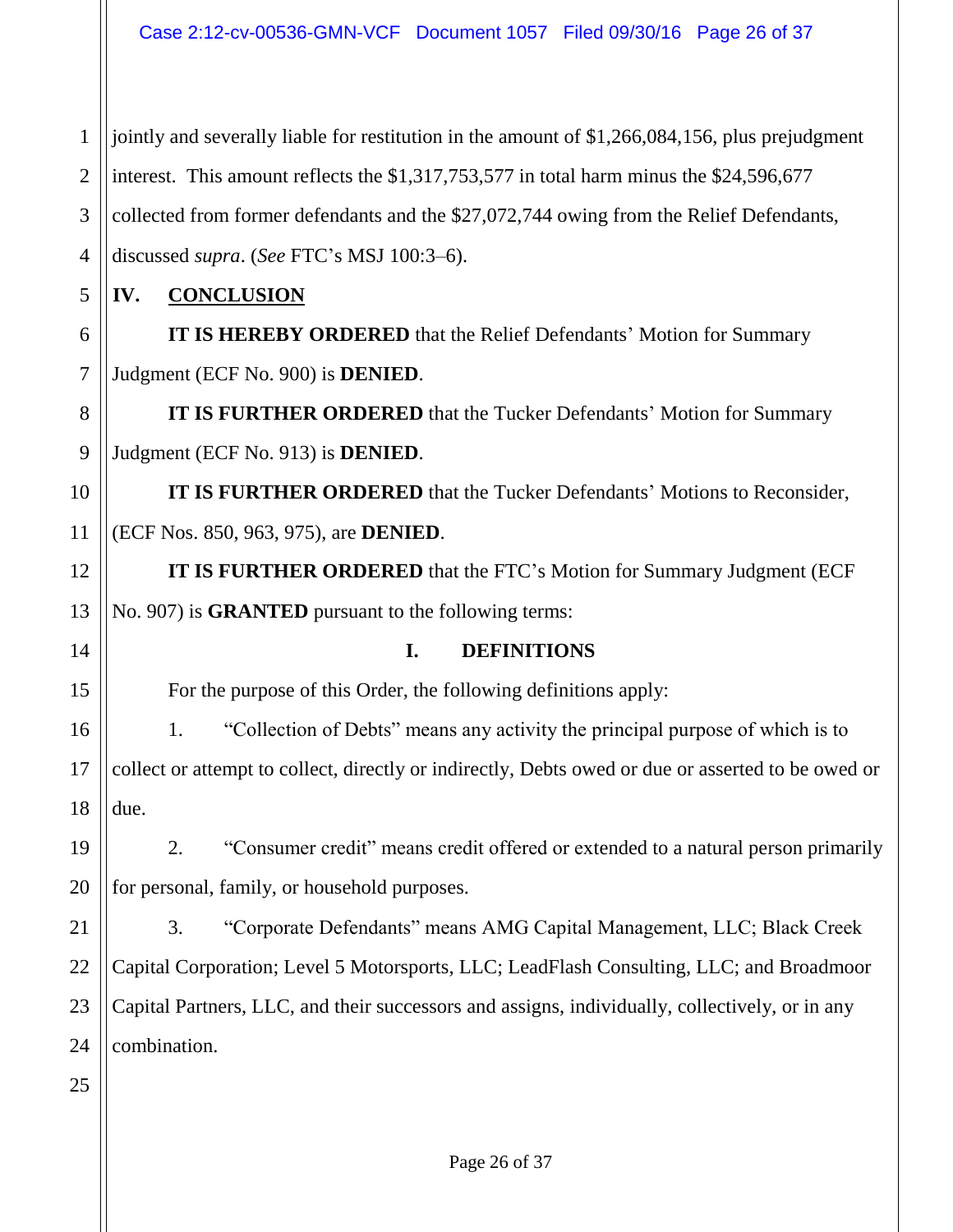1 2 3 4 4. "Debt" means any obligation or alleged obligation of a consumer to pay money arising out of a transaction in which the money, property, or services that are the subject of the transaction are primarily for personal, family, or household purposes, whether or not such obligation has been reduced to judgment.

6 5. "Defendants" means the Corporate Defendants and Scott Tucker and Nereyda Tucker, as executor of the estate of Blaine Tucker.

6. "Material" means likely to affect a person's choice of, or conduct regarding, goods or services.

7. "Person" means a natural person, organization, or other legal entity, including a corporation, partnership, proprietorship, association, cooperative, or any other group or combination acting as an entity.

8. "Relief Defendants" means Kim Tucker and Park 269, LLC.

5

7

8

9

10

11

12

14

15

16

17

18

19

20

22

13

## **II. BAN ON CONSUMER LENDING**

**IT IS ORDERED** that Scott Tucker and the Corporate Defendants, whether directly or through an intermediary, are permanently restrained and enjoined from, or assisting others engaged in:

A. Providing, arranging for, or assisting any consumer in receiving or applying for any loan or other extension of Consumer Credit; and

B. Advertising, marketing, promoting, or offering any loan or other extension of Consumer Credit.

21

## **III. PROHIBITION AGAINST MISREPRESENTATIONS**

23 24 25 **IT IS FURTHER ORDERED** that Scott Tucker and the Corporate Defendants, and the Corporate Defendants' officers, agents, employees, and attorneys, and all other persons in active concert or participation with any of them, who receive actual notice of this Order, Whether acting directly or indirectly, in connection with promoting or offering for sale any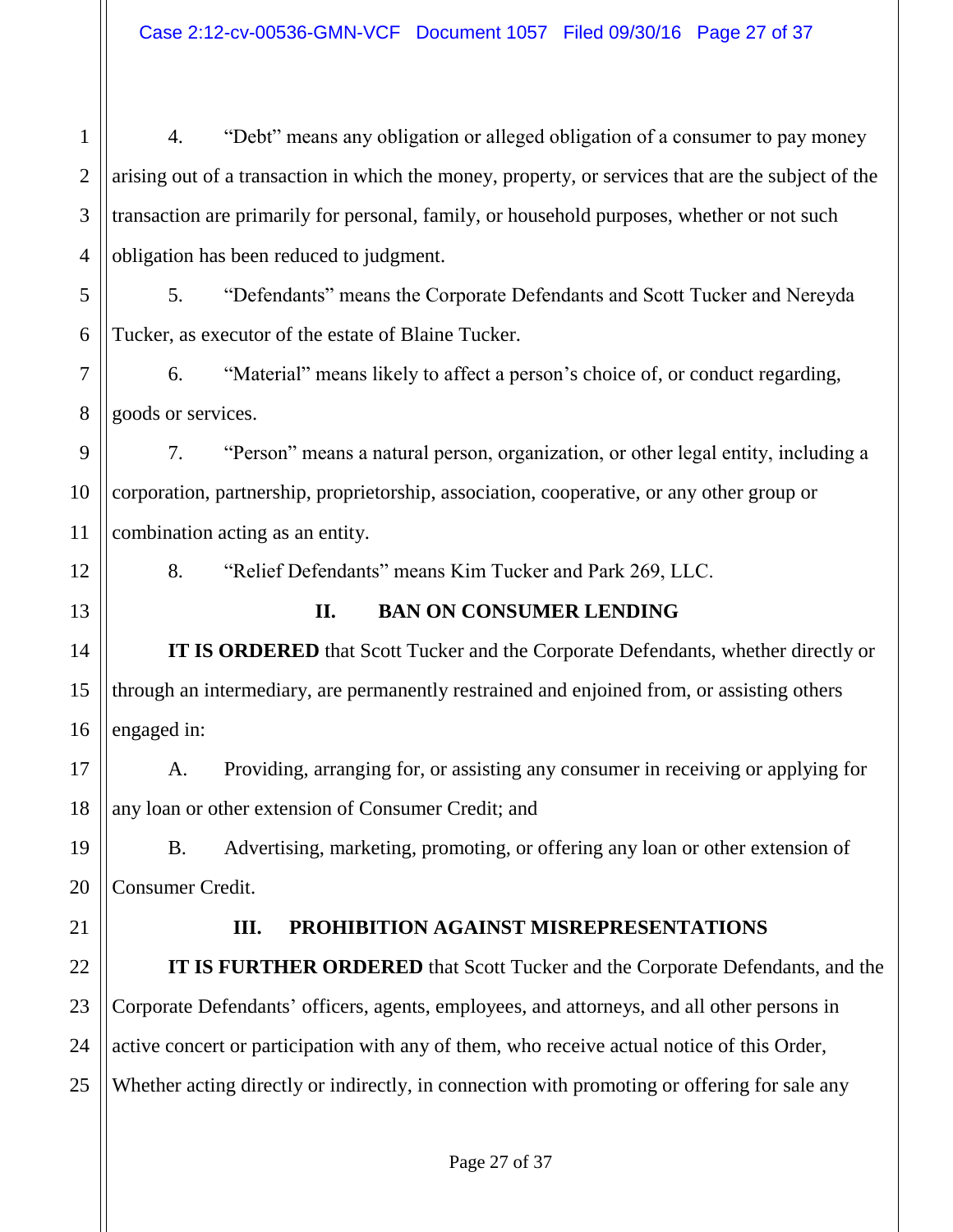1 2 3 4 good or service, are permanently restrained and enjoined from misrepresenting or assisting others in misrepresenting, expressly or by implication, any fact Material to consumers concerning any good or service, such as: the total costs; any material restrictions, limitations, or conditions; or any material aspect of its performance, efficacy, nature, or central characteristics.

5

6

## **IV. PROHIBITION AGAINST DECEPTIVE COLLECTION PRACTICES**

**IT IS FURTHER ORDERED** that Scott Tucker and the Corporate Defendants, and their officers, agents, employees, and attorneys, and all other persons in active concert or participation with any of them, who receive actual notice of this Order, whether acting directly or indirectly, in connection with the Collection of Debts, are hereby permanently restrained and enjoined from misrepresenting, or assisting others in misrepresenting, expressly or by implication:

A. That consumers can be arrested, prosecuted, or imprisoned for failing to pay the Defendant;

B. That the Defendant will or can take formal legal action against consumers who do not pay the Defendant, including but not limited to, filing suit; and

C. Any other Material fact.

**V. INJUNCTION CONCERNING ELECTRONIC FUND TRANSFER PRACTICES IT IS FURTHER ORDERED** that Scott Tucker and the Corporate Defendants, and their officers, agents, employees, and attorneys, and all other persons in active concert or participation with any of them, who receive actual notice of this Order, whether acting directly or indirectly, are hereby permanently restrained and enjoined from conditioning the extension of credit on preauthorized electronic fund transfers.

## **VI. MONETARY JUDGMENT**

**IT IS FURTHER ORDERED** that: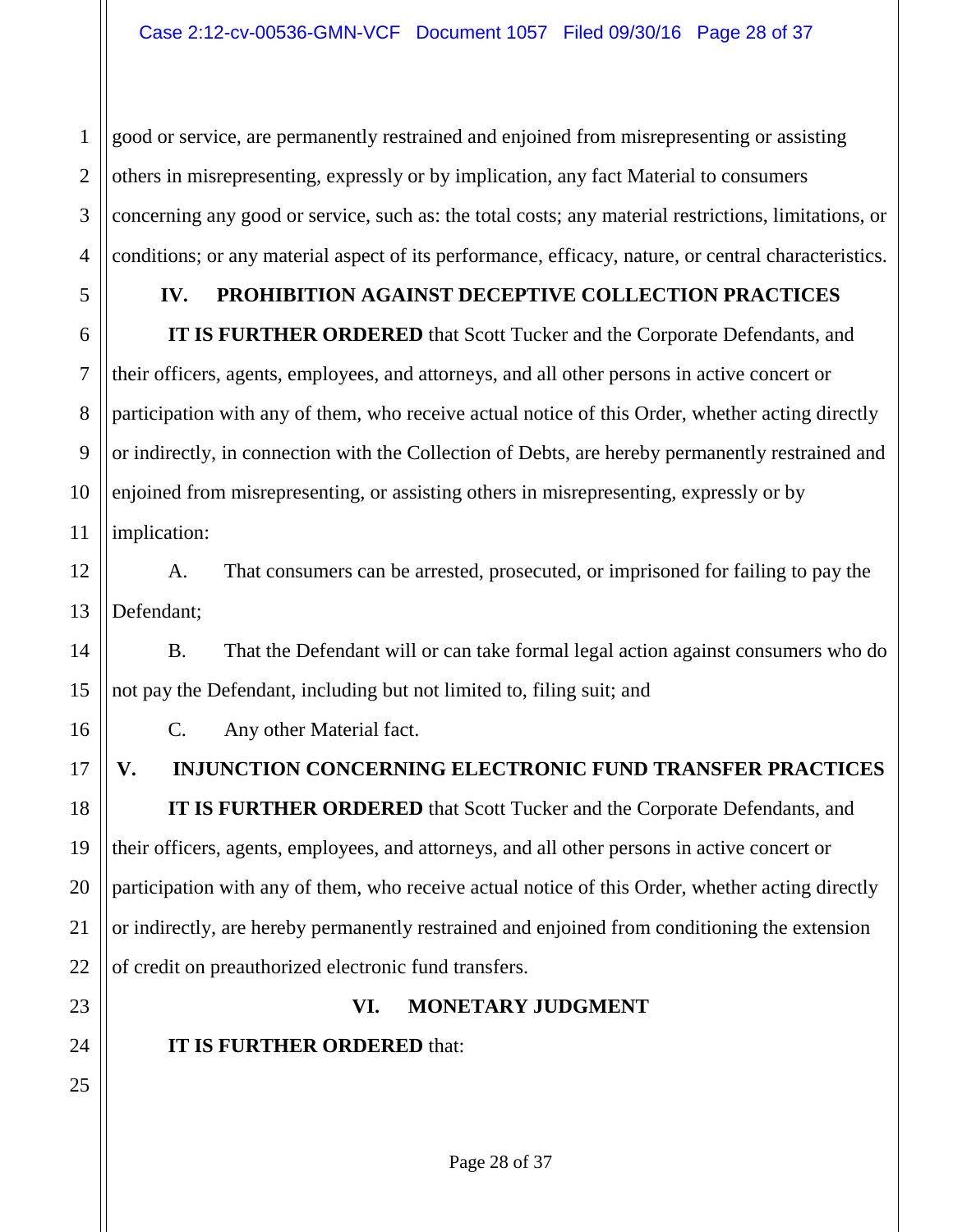1 2 3 4 5 A. Judgment in the amount of \$1,301,897,652 is entered in favor of the Commission against the Defendants as equitable monetary relief. In addition, judgment in the amount of \$19,072,774 is entered in favor of the Commission against Relief Defendant Kim Tucker, and judgment in the amount of \$8,000,000 is entered in favor of the Commission against Relief Defendant Park 269, LLC.

B. The Defendants are ordered to pay to the Commission \$1,266,084,156, plus prejudgment interest. Such payment must be made within 14 days of entry of this Order by electronic fund transfer in accordance with instructions previously provided by a representative of the Commission.

C. Kim Tucker is ordered to pay to the Commission \$19,072,774. Such payment must be made within 14 days of entry of this Order by electronic fund transfer in accordance with instructions previously provided by a representative of the Commission.

D. Park 269, LLC is ordered to pay to the Commission \$8,000,000. Such payment must be made within 14 days of entry of this Order by electronic fund transfer in accordance with instructions previously provided by a representative of the Commission.

E. The Defendants and Relief Defendants relinquish dominion and all legal and equitable right, title, and interest in all assets transferred pursuant to this Order and may not seek the return of any assets.

F. The facts alleged in the Complaint will be taken as true, without further proof, in any subsequent civil litigation by or on behalf of the Commission, including in a proceeding to enforce its rights to any payment or monetary judgment pursuant to this Order, such as a nondischargeability complaint in any bankruptcy case.

G. The facts alleged in the Complaint establish all elements necessary to sustain an action by the Commission pursuant to Section 523(a)(2)(A) of the Bankruptcy Code, 11 U.S.C. § 523(a)(2)(A), and this Order will have collateral estoppel effect for such purposes.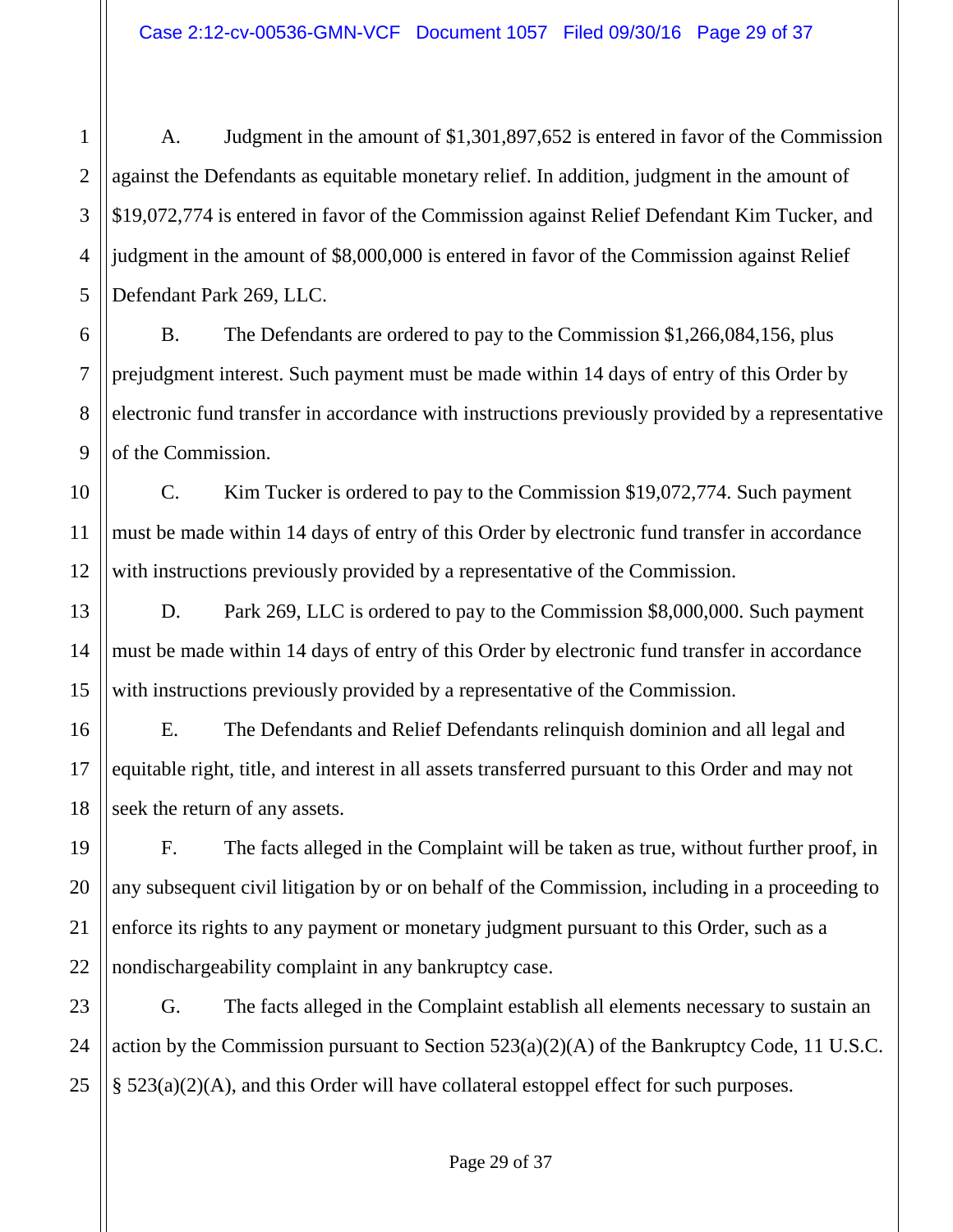1 2 3 4 H. The Defendants and Relief Defendants must submit their Taxpayer Identification Numbers to the Commission, and acknowledge that their Taxpayer Identification Numbers may be used for collecting and reporting on any delinquent amount arising out of this Order, in accordance with 31 U.S.C. § 7701.

5 I. All money paid to the Commission pursuant to this Order may be deposited into a fund administered by the Commission or its designee to be used for equitable relief, including consumer redress and any attendant expenses for the administration of any redress fund. If a representative of the Commission decides that direct redress to consumers is wholly or partially impracticable or money remains after redress is completed, the Commission may apply any remaining money for such other equitable relief (including consumer information remedies) as it determines to be reasonably related to the Defendants' practices alleged in the Complaint. Any money not used for such equitable relief is to be deposited to the U.S. Treasury as disgorgement. The Defendants and Relief Defendants have no right to challenge any actions the Commission or its representatives may take pursuant to this Subsection.

#### **VII. CUSTOMER INFORMATION**

**IT IS FURTHER ORDERED** that Scott Tucker and the Corporate Defendants, the Corporate Defendants' officers, agents, employees, and attorneys, and all other persons in active concert or participation with any of them, who receive actual notice of this Order, are hereby permanently restrained and enjoined from directly or indirectly:

A. Failing to provide sufficient customer information, to the extent it is in the Defendants' possession, custody or control, to enable the Commission to efficiently administer consumer redress. If a representative of the Commission requests in writing any information related to redress, the Defendants must provide it, in the form prescribed by the Commission, within 14 days.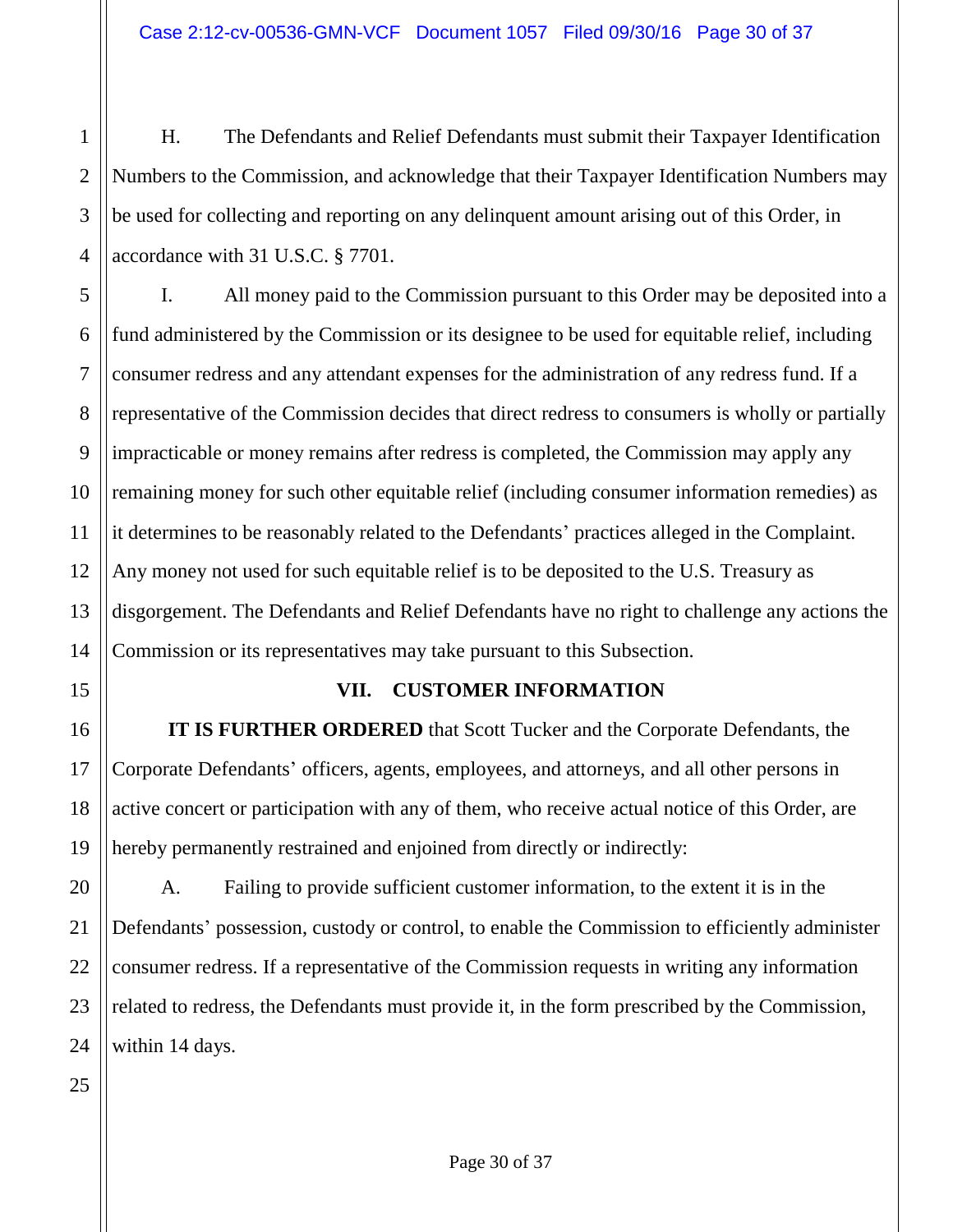B. Disclosing or transferring to any other person customer information, including the name, address, telephone number, email address, social security number, other identifying information, or any data that enables access to a customer's account (including a credit card, bank account, or other financial account), that the Defendants obtained prior to entry of this Order in connection with the offering and collection of high-fee, short-term payday loans.

C. Failing to destroy such customer information in all forms in its possession, custody, or control within 30 days after receipt of written direction to do so from a representative of the Commission. *Provided, however*, that customer information need not be disposed of, and may be disclosed, to the extent requested by a government agency or required by law, regulation, or court order.

## **VIII. ORDER ACKNOWLEDGMENTS**

**IT IS FURTHER ORDERED** that the Defendants and Relief Defendants obtain acknowledgments of receipt of this Order:

A. The Defendants and Relief Defendants, within 7 days of entry of this Order, must submit to the Commission an acknowledgment of receipt of this Order sworn under penalty of perjury.

B. For 20 years after entry of this Order, Scott Tucker, for any business that Scott Tucker, individually or collectively with any other defendant in this action, is the majority owner or controls directly or indirectly, and each Corporate Defendant must deliver a copy of this Order to (1) all principals, officers, directors, and LLC managers and members; (2) all employees, agents, and representatives who participate in the Collection of Debts; and (3) any business entity resulting from any change in structure as set forth in the Section titled Compliance Reporting. Delivery must occur within 7 days of entry of this Order for current personnel. For all others, delivery must occur before they assume their responsibilities.

1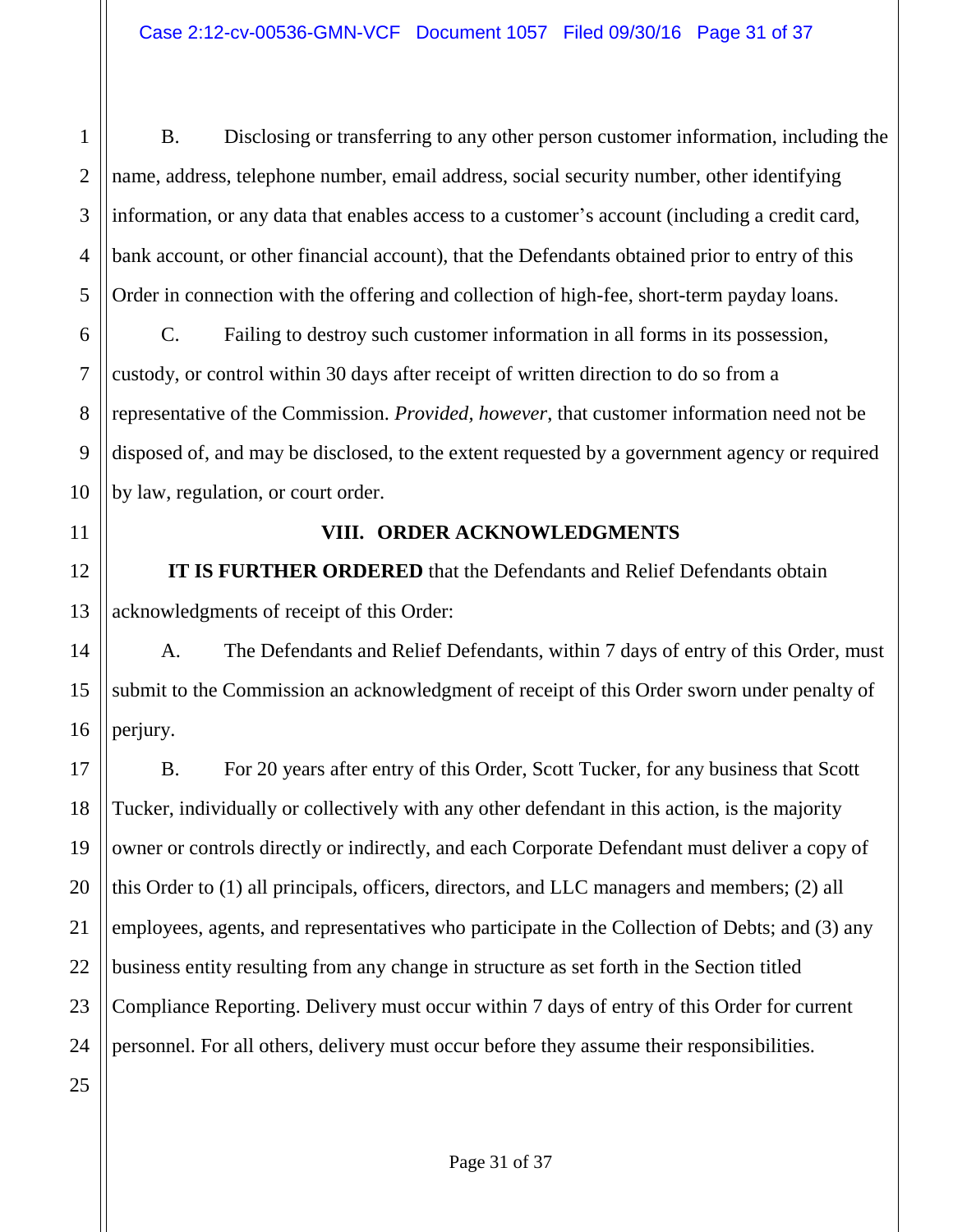| $\mathbf{1}$   | $\mathcal{C}$ .                                                                            |    |                | From each individual or entity to which Scott Tucker and the Corporate        |  |  |
|----------------|--------------------------------------------------------------------------------------------|----|----------------|-------------------------------------------------------------------------------|--|--|
| $\overline{2}$ | Defendants delivered a copy of this Order, these Defendants must obtain, within 30 days, a |    |                |                                                                               |  |  |
| 3              | signed and dated acknowledgment of receipt of this Order.                                  |    |                |                                                                               |  |  |
| 4              |                                                                                            |    |                | <b>COMPLIANCE REPORTING</b><br>IX.                                            |  |  |
| 5              |                                                                                            |    |                | IT IS FURTHER ORDERED that Scott Tucker and the Corporate Defendants make     |  |  |
| 6              |                                                                                            |    |                | timely submissions to the Commission:                                         |  |  |
| 7              | A.                                                                                         |    |                | One year after entry of this Order, Scott Tucker and the Corporate Defendants |  |  |
| 8              |                                                                                            |    |                | must submit compliance reports, sworn under penalty of perjury:               |  |  |
| 9              |                                                                                            | 1. |                | Scott Tucker and each Corporate Defendant must:                               |  |  |
| 10             |                                                                                            |    | a.             | Identify the primary physical, postal, and email address and                  |  |  |
| 11             |                                                                                            |    |                | telephone number, as designated points of contact, which                      |  |  |
| 12             |                                                                                            |    |                | representatives of the Commission may use to communicate with                 |  |  |
| 13             |                                                                                            |    |                | Scott Tucker and the Corporate Defendants;                                    |  |  |
| 14             |                                                                                            |    | b.             | Identify all of Scott Tucker's or the Corporate Defendant's                   |  |  |
| 15             |                                                                                            |    |                | businesses by all of their names, telephone numbers, and physical,            |  |  |
| 16             |                                                                                            |    |                | postal, email, and Internet addresses;                                        |  |  |
| 17             |                                                                                            |    | $\mathbf{c}$ . | Describe the activities of each business and the involvement of any           |  |  |
| 18             |                                                                                            |    |                | other defendant in this proceeding;                                           |  |  |
| 19             |                                                                                            |    | d.             | Describe in detail whether and how Scott Tucker and the Corporate             |  |  |
| 20             |                                                                                            |    |                | Defendants are in compliance with each Section of this Order; and             |  |  |
| 21             |                                                                                            |    | e.             | Provide a copy of each Order Acknowledgment obtained pursuant                 |  |  |
| 22             |                                                                                            |    |                | to this Order, unless previously submitted to the Commission.                 |  |  |
| 23             |                                                                                            | 2. |                | Additionally, Scott Tucker must:                                              |  |  |
| 24             |                                                                                            |    | a.             | Identify all telephone numbers and all physical, postal, email and            |  |  |
| 25             |                                                                                            |    |                | Internet addresses, including all residences;                                 |  |  |
|                |                                                                                            |    |                |                                                                               |  |  |
|                |                                                                                            |    |                |                                                                               |  |  |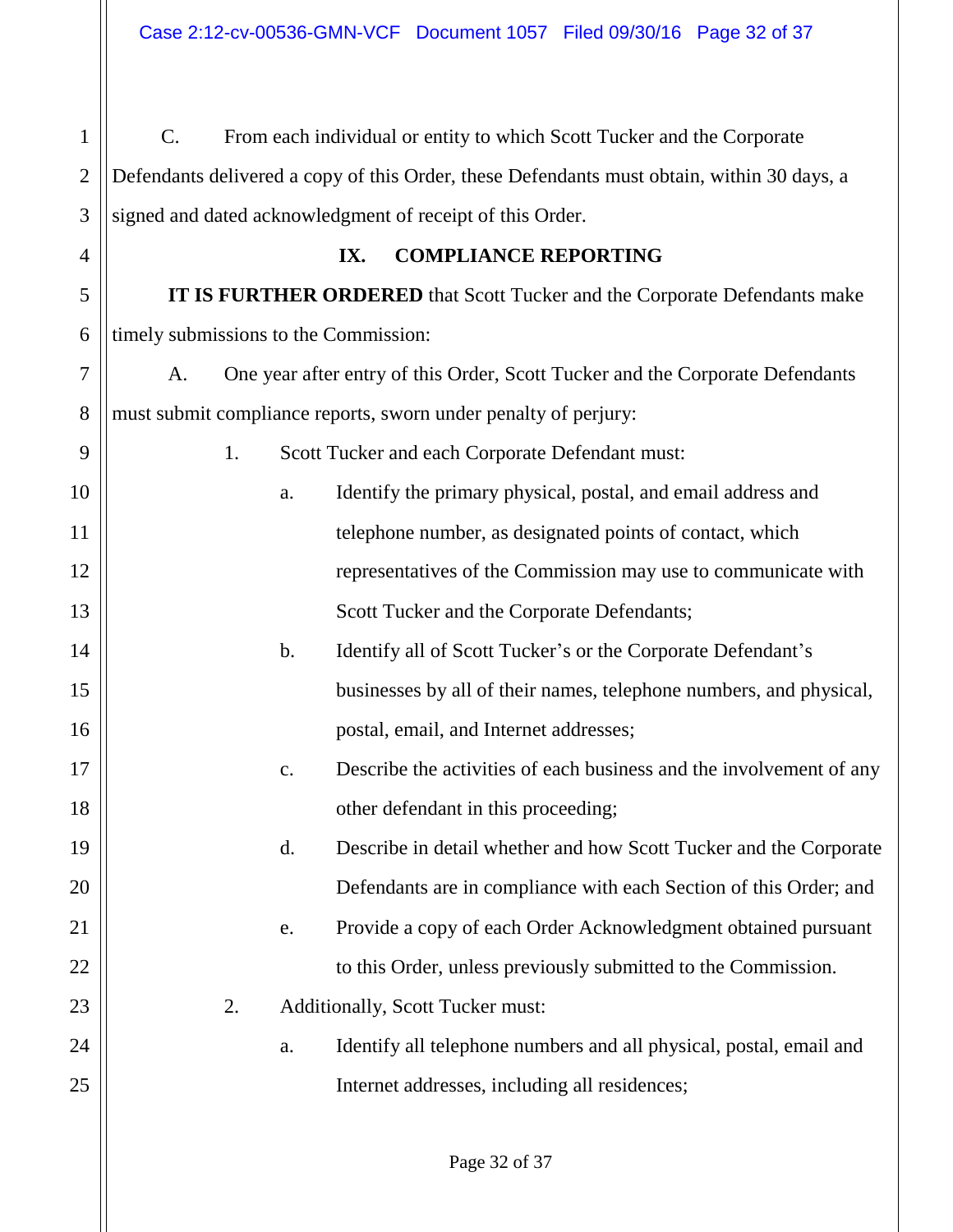| $\mathbf{1}$   |                                                                                              |    | b. | Identify all business activities, including any business for which                |  |
|----------------|----------------------------------------------------------------------------------------------|----|----|-----------------------------------------------------------------------------------|--|
| $\overline{2}$ |                                                                                              |    |    | Scott Tucker performs services whether as an employee or                          |  |
| 3              |                                                                                              |    |    | otherwise and any entity in which Scott Tucker has any ownership                  |  |
| 4              |                                                                                              |    |    | interest; and                                                                     |  |
| 5              |                                                                                              |    | c. | Describe in detail Scott Tucker's involvement in each such                        |  |
| 6              |                                                                                              |    |    | business, including title, role, responsibilities, participation,                 |  |
| 7              |                                                                                              |    |    | authority, control, and any ownership.                                            |  |
| 8              | <b>B.</b>                                                                                    |    |    | For 20 years after entry of this Order, Scott Tucker and the Corporate Defendants |  |
| 9              | must submit compliance notices, sworn under penalty of perjury, within 14 days of any change |    |    |                                                                                   |  |
| 10             | in the following:                                                                            |    |    |                                                                                   |  |
| 11             |                                                                                              | 1. |    | Scott Tucker and each Corporate Defendant must report any change in:              |  |
| 12             |                                                                                              |    | a. | Any designated point of contact; or                                               |  |
| 13             |                                                                                              |    | b. | The structure of any Corporate Defendant or any entity that Scott                 |  |
| 14             |                                                                                              |    |    | Tucker or any Corporate Defendant has any ownership interest in or                |  |
| 15             |                                                                                              |    |    | controls directly or indirectly that may affect compliance                        |  |
| 16             |                                                                                              |    |    | obligations arising under this Order, including: creation, merger,                |  |
| 17             |                                                                                              |    |    | sale, or dissolution of the entity or any subsidiary, parent, or                  |  |
| 18             |                                                                                              |    |    | affiliate that engages in any acts or practices subject to this Order.            |  |
| 19             |                                                                                              | 2. |    | Additionally, Scott Tucker must report any change in:                             |  |
| 20             |                                                                                              |    | a. | Name, including aliases or fictitious names, or residence address; or             |  |
| 21             |                                                                                              |    | b. | Title or role in any business activity, including any business for                |  |
| 22             |                                                                                              |    |    | which Scott Tucker performs services whether as an employee or                    |  |
| 23             |                                                                                              |    |    | otherwise and any entity in which Scott Tucker has any ownership                  |  |
| 24             |                                                                                              |    |    | interest, and identify the name, physical address, and any Internet               |  |
| 25             |                                                                                              |    |    | address of the business or entity.                                                |  |
|                |                                                                                              |    |    |                                                                                   |  |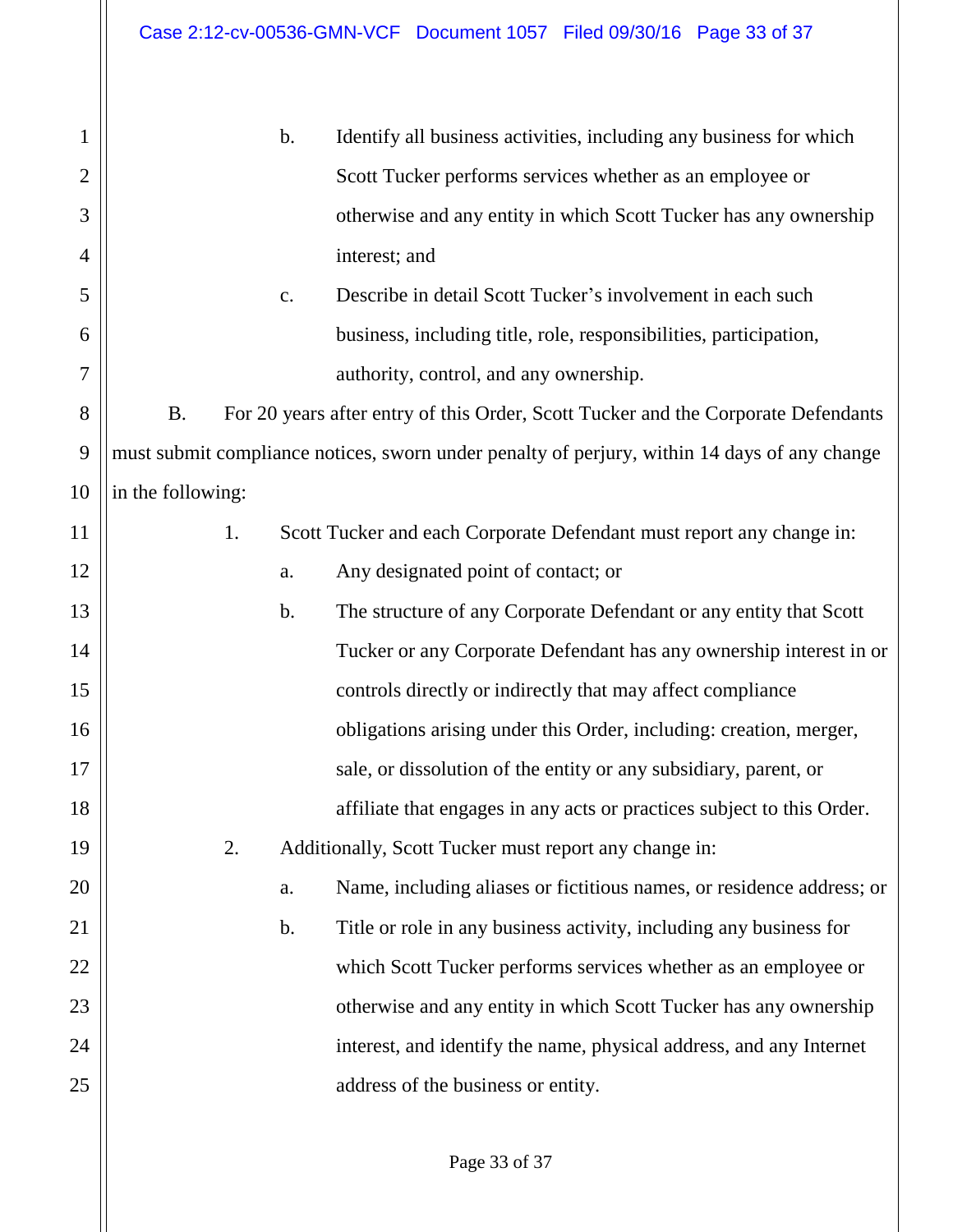C. Scott Tucker and the Corporate Defendants must submit to the Commission notice of the filing of any bankruptcy petition, insolvency proceeding, or similar proceeding by or against Scott Tucker or the Corporate Defendants within 14 days of its filing.

4

1

2

3

D. Any submission to the Commission required by this Order to be sworn under penalty of perjury must be true and accurate and comply with 28 U.S.C. § 1746, such as by concluding: "I declare under penalty of perjury under the laws of the United States of America that the foregoing is true and correct. Executed on: \_\_\_\_\_" and supplying the date, signatory's full name, title (if applicable), and signature.

E. Unless otherwise directed by a Commission representative in writing, all submissions to the Commission pursuant to this Order must be emailed to DEbrief@ftc.gov or sent by overnight courier (not the U.S. Postal Service) to: Associate Director for Enforcement, Bureau of Consumer Protection, Federal Trade Commission, 600 Pennsylvania Avenue NW, Washington, DC 20580. The subject line must begin: FTC v. AMG Services, Inc., No. X120026.

## **X. RECORDKEEPING**

**IT IS FURTHER ORDERED** that Scott Tucker and the Corporate Defendants must create certain records for 20 years after entry of the Order, and retain each such record for 5 years. Specifically, Corporate Defendants and Scott Tucker for any business that Scott Tucker, individually or collectively with any other defendants in this action, is a majority owner or controls directly or indirectly, must create and retain the following records:

A. Accounting records showing the revenues from all goods or services sold; B. Personnel records showing, for each person providing services, whether as an employee or otherwise, that person's: name; addresses; telephone numbers; job title or position; dates of service; and (if applicable) the reason for termination;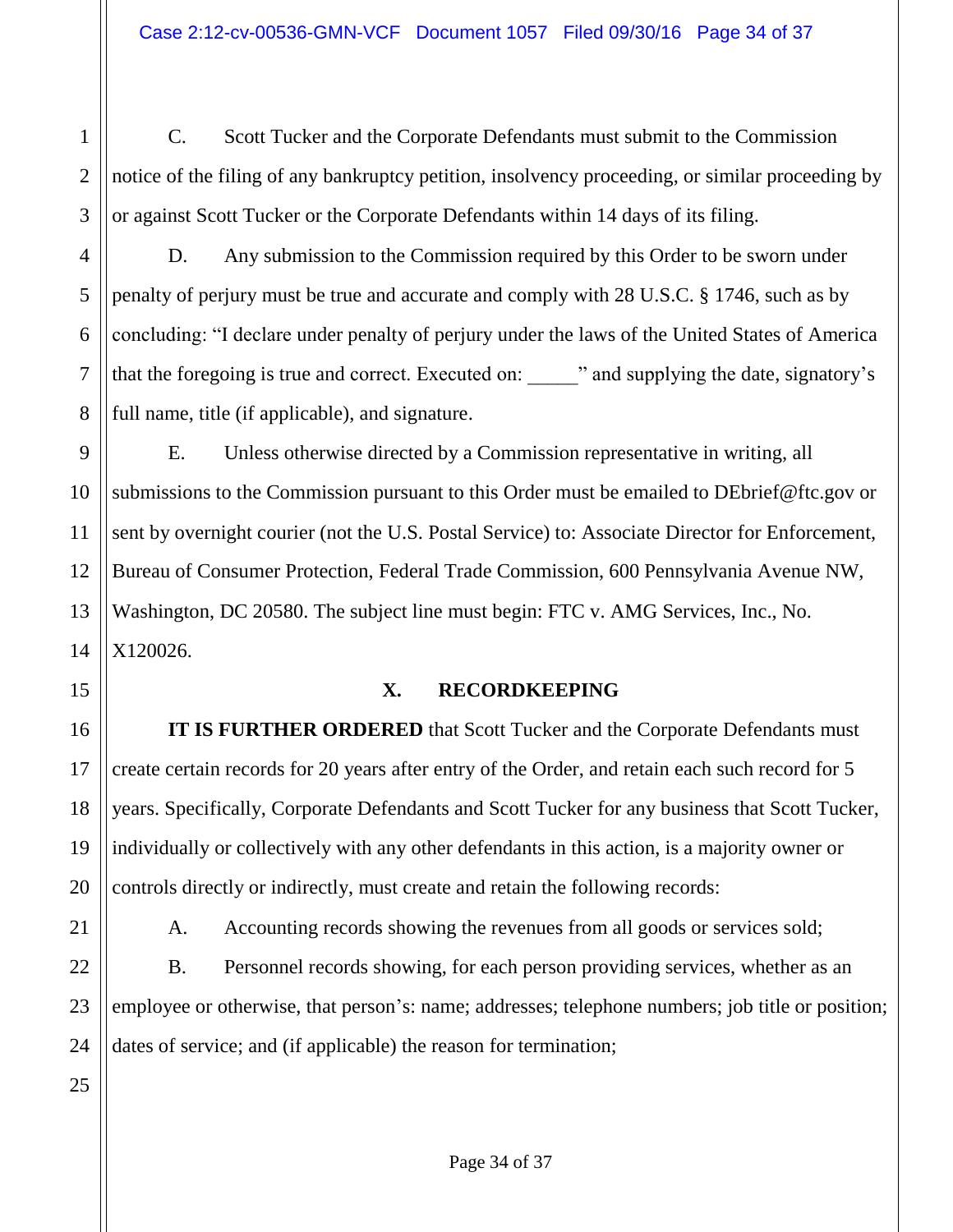C. Records of all consumer complaints and refund requests, whether received directly or indirectly, such as through a third party, and any response;

D. All records necessary to demonstrate full compliance with each provision of this Order, including all submissions to the Commission; and

E. A copy of each unique advertisement or other marketing material.

## **XI. COMPLIANCE MONITORING**

**IT IS FURTHER ORDERED** that, for the purpose of monitoring Scott Tucker and the Corporate Defendants' compliance with this Order:

A. Within 14 days of receipt of a written request from a representative of the Commission, Scott Tucker and the Corporate Defendants must: submit additional compliance reports or other requested information, which must be sworn under penalty of perjury; appear for depositions; and produce documents for inspection and copying. The Commission is also authorized to obtain discovery, without further leave of court, using any of the procedures prescribed by Federal Rules of Civil Procedure 29, 30 (including telephonic depositions), 31, 33, 34, 36, 45, and 69, provided that Scott Tucker or the Corporate Defendants, after attempting to resolve a dispute without court action and for good cause shown, may file a motion with this Court seeking an order for one or more of the protections set forth in Rule 26(c).

B. For matters concerning this Order, the Commission is authorized to communicate directly with the Defendants. The Defendants must permit representatives of the Commission to interview any employee or other person affiliated with the Defendants who has agreed to such an interview. The person interviewed may have counsel present.

C. The Commission may use all other lawful means, including posing, through its representatives, as consumers, suppliers, or other individuals or entities, to the Defendants or any individual or entity affiliated with the Defendants, without the necessity of identification or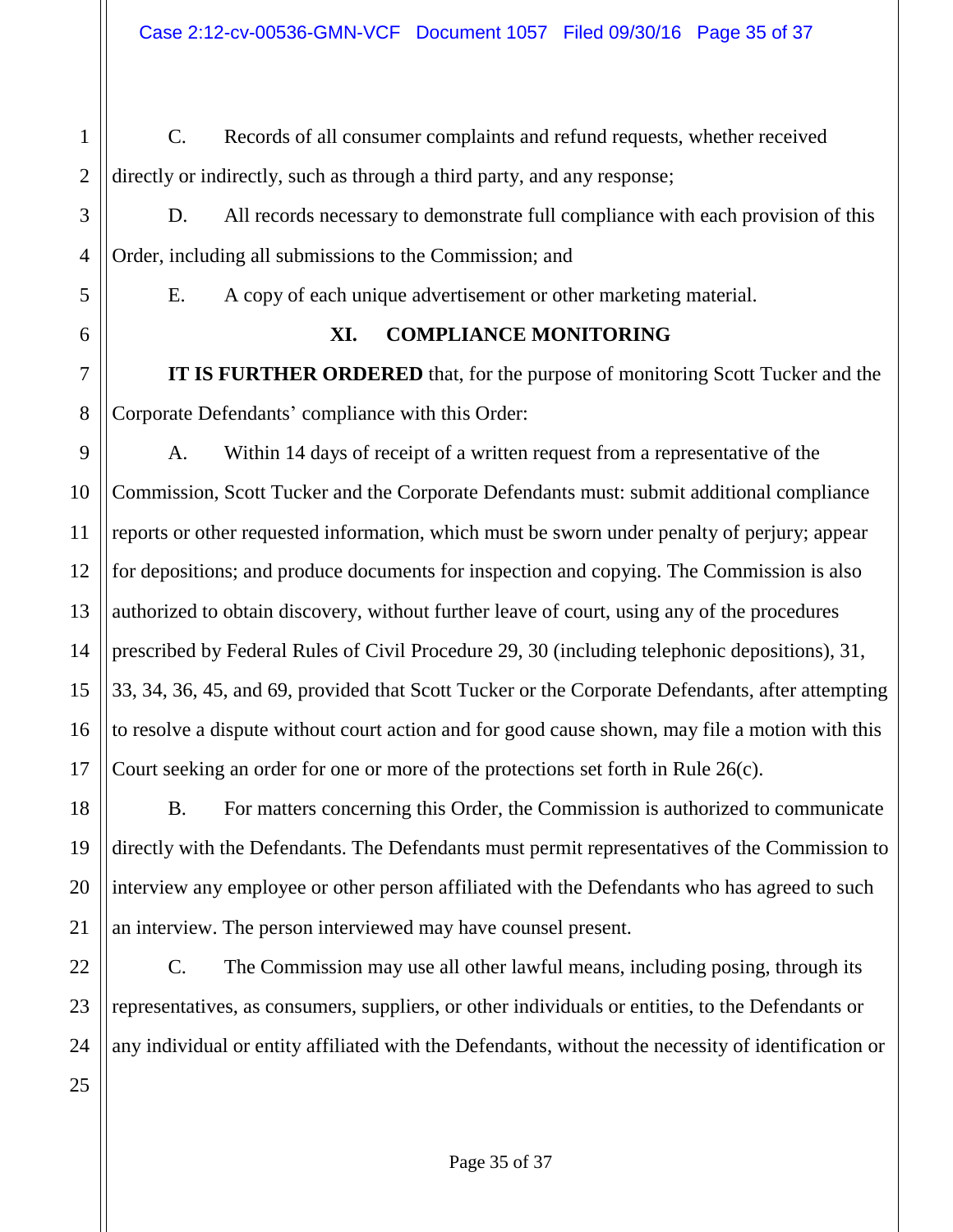1 2 prior notice. Nothing in this Order limits the Commission's lawful use of compulsory process, pursuant to Sections 9 and 20 of the FTC Act, 15 U.S.C. §§ 49, 57b-1.

3

4

5

6

7

8

9

10

11

12

13

14

15

16

17

18

19

20

21

22

## **XII. PRESERVATION OF RECORDS AND TANGIBLE THINGS**

**IT IS FURTHER ORDERED** that the Defendants and officers, agents, employees, and attorneys, and all other persons in active concert or participation with any of them, who receive actual notice of this Order are hereby enjoined from: destroying, erasing, mutilating, concealing, altering, transferring, or otherwise disposing of, in any manner, directly or indirectly, any documents or records that relate to the business practices, or business or personal finances, of the defendants in this proceeding or any other entity directly or indirectly under the control of any defendant in this proceeding. In the event of the dissolution of any Corporate Defendant, that Defendant shall ensure continued preservation of all such documents and records through the conclusion of the proceeding (and any appeals therefrom). *Provided that*, nothing in this Article shall prohibit destruction of consumer information as may be directed by the Commission pursuant to Article VI.C.

# **XIII. DISSOLUTION OF STIPULATED ORDERS FOR PRELIMINARY AND PERMANENT INJUNCTIONS AND JUDGMENT**

**IT IS FURTHER ORDERED** that, upon entry of this Order, the Court's Order Entering Stipulated Preliminary Injunction and Bifurcation dated December 27, 2012 (ECF No. 296) is **VACATED**; and

**IT IS FURTHER ORDERED** that, upon entry of this Order, the Court's Stipulated Order for Permanent Injunction and Judgment dated October 8, 2013 (ECF No. 478) is **VACATED**.

- 23 **/ / /**
- 24 **/ / /**
- 25 **/ / /**